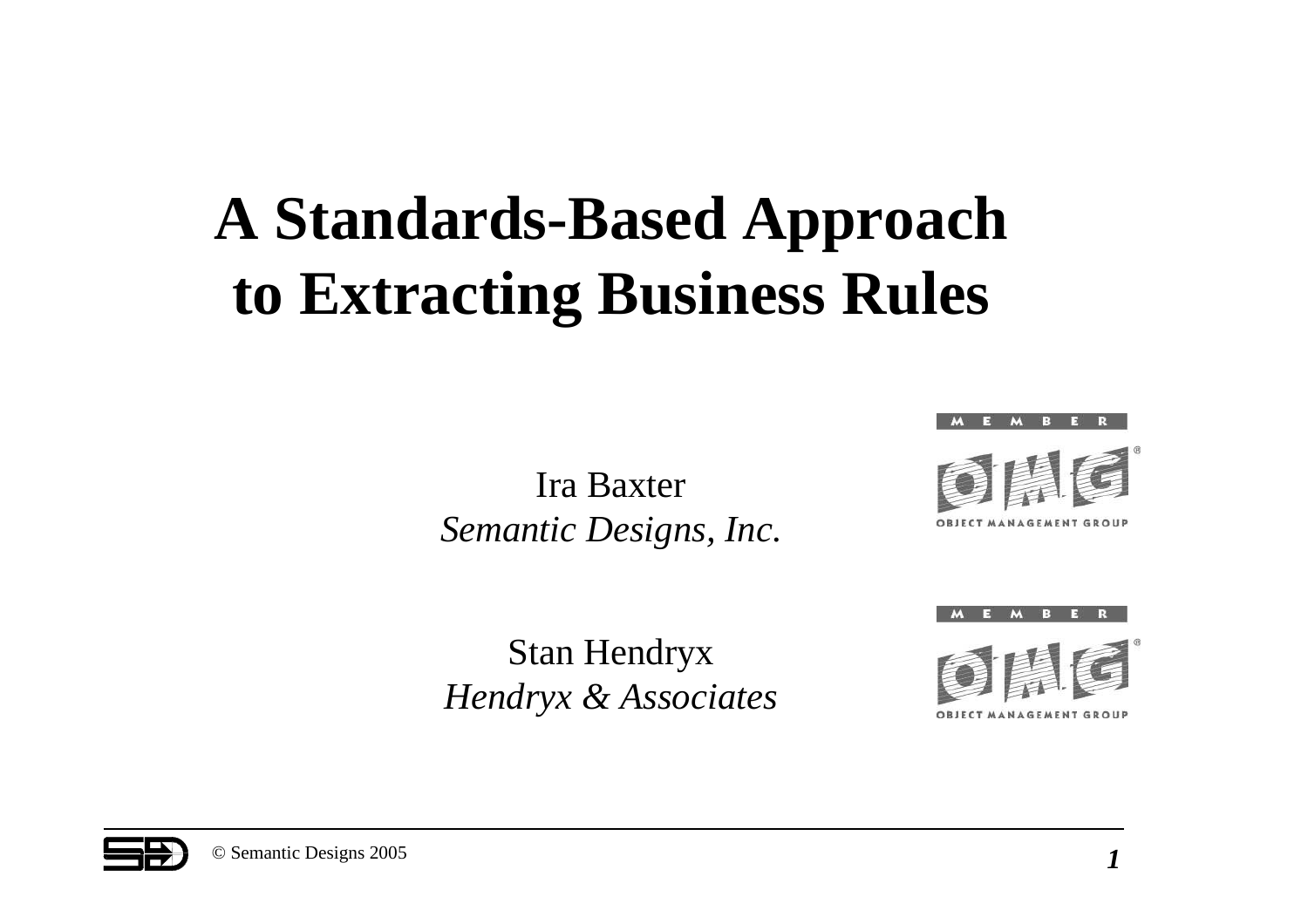## Who are the presenters?

• Semantic Designs

Architecture-Driven Modernization (ADM)

- Automated Analysis and Enhancement of Large Scale Software Systems
	- DMS: generalized compiler technology for effecting massive change
	- Supplier of COTS Software Engineering Tools: DMS, Test Coverage, Metrics, …
- Ira D. Baxter, Ph.D., CEO, Semantic Designs
	- 35 years Software Engineering R&D: Operating Systems, Compilers, Transformation Systems, Reuse
	- CoChair of International Conference on Software Maintenance 2002
	- Architect of Design Maintenance System (DMS)
- Hendryx & Associates

#### **Semantics of Business Vocabulary and Business Rules (SBVR)**

- Consulting and Services to IT Management
- Stan Hendryx, MS MIT, CEO, Hendryx & Associates
	- 20 Years Information Technology Management Consultant
	- Co-chairman, OMG Business Modeling & Integration Task Force
	- Co-submitter, OMG Semantics of Business Vocabulary and Business Rules
	- Strategic Advisory Board, European Digital Business Ecosystem Project

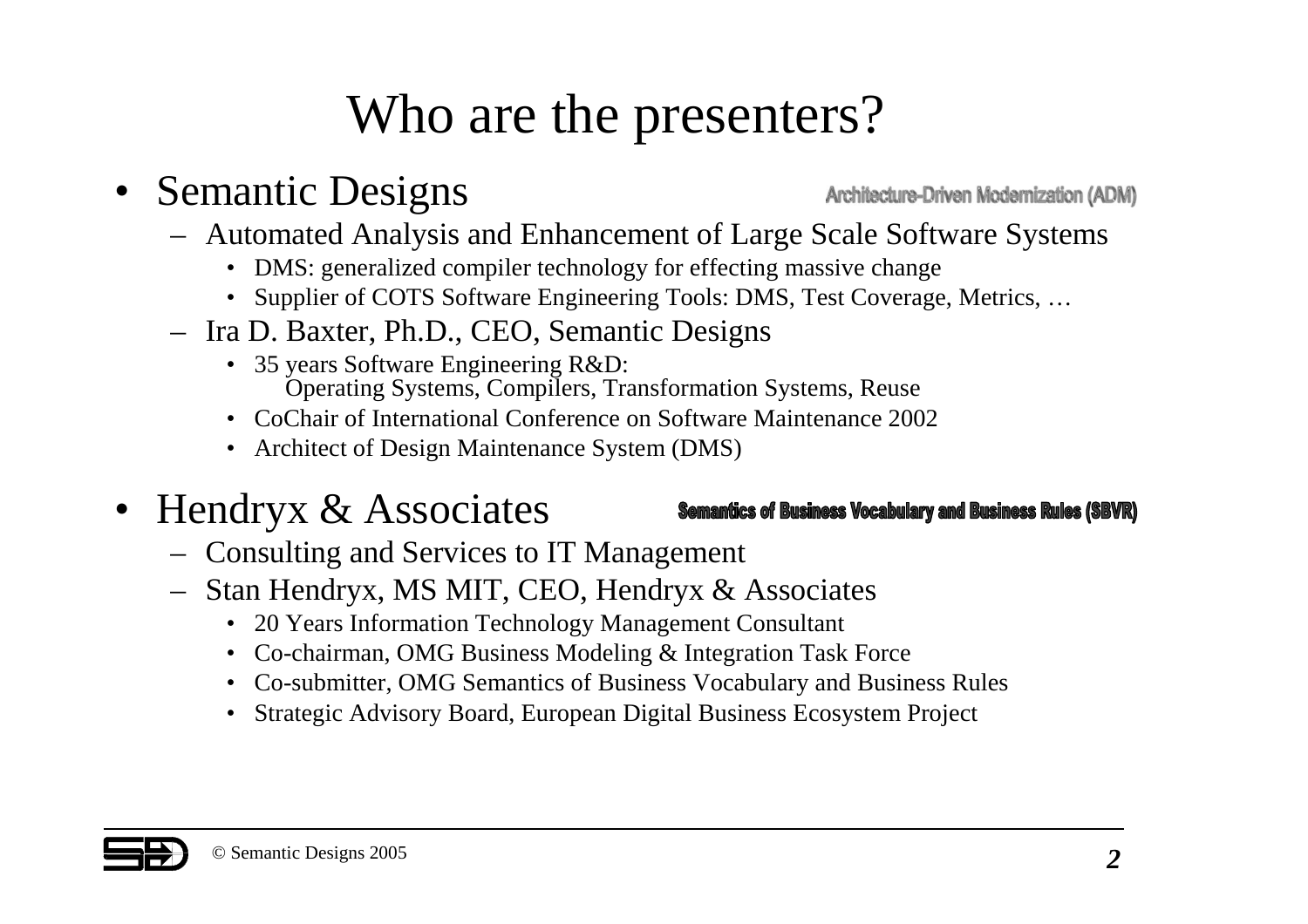## Problem Context for Business Rule Extraction

- • Legacy system needs ongoing enhancement
	- *Success* breeds discontent!
		- Desired functionality changes or improvements
		- Must integrate with other systems
	- Existing Business logic is critical
		- But software is complex and poorly documented
		- Business Rules are hidden in the code
- $\bullet$ • Reliable and effective change requires
	- *Extraction of explicit business rules from the software*
	- –Traceability of business rules to implementing software
	- Analysis of business rules for continued relevance
	- Alignment with business rules of other organizations Architecture-Driven Modernization (ADM)



 What's the whole problem? • What are business rules? • Tools to extract rules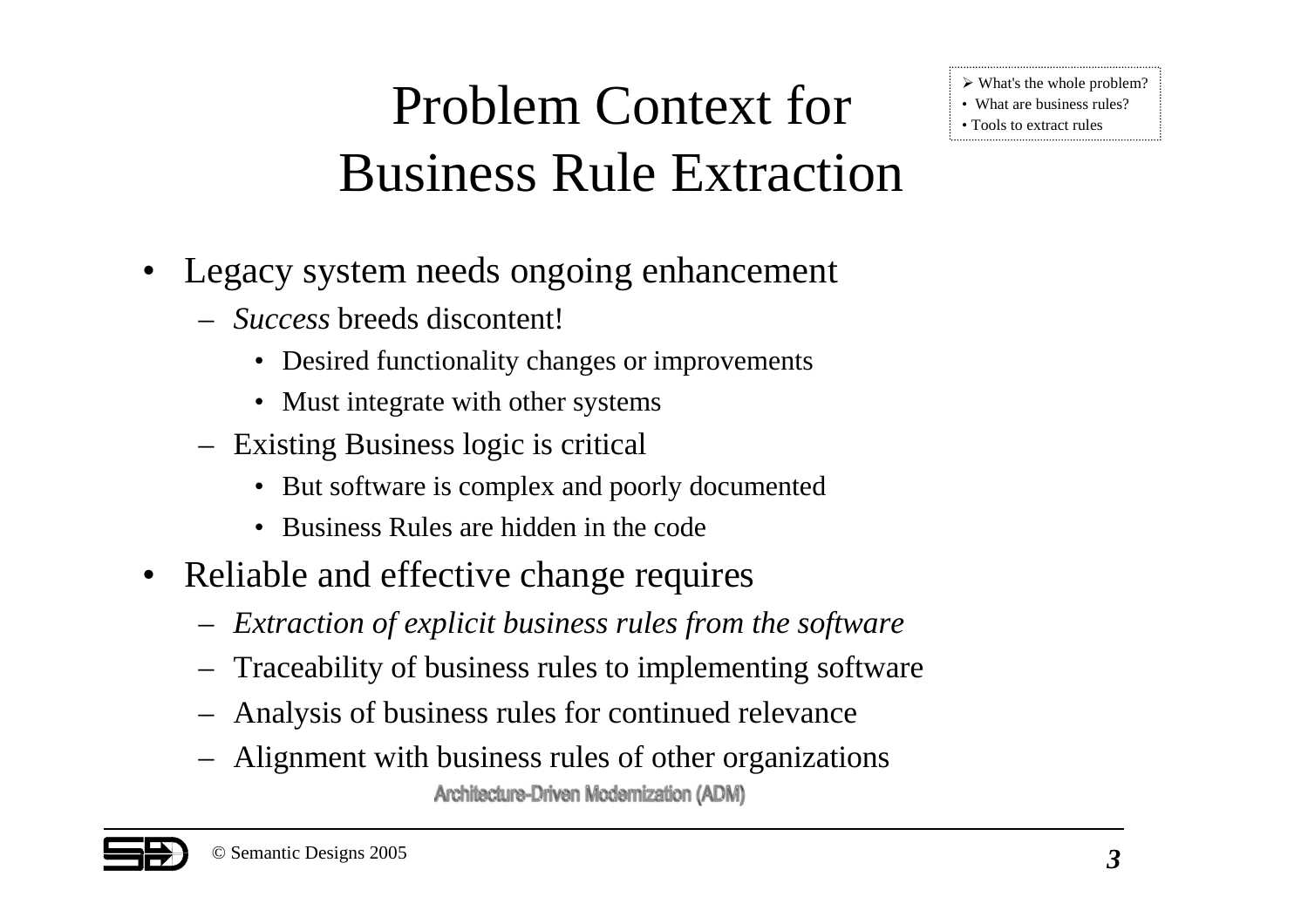What's the whole problem? • What are business rules? • Tools to extract rules

## Proposal for Business Rule Extraction

•Use most advanced business rule concepts available:

**Semantics of Business Vocabulary and Business Rules (SBVR)** 

- Emerging from industry thought leaders
	- based on formal logic and linguistics
- Open, industry standard format
	- interchangeable and machine-processable by different tools
- $\bullet$  Use Compiler-grade analysis of source code
	- Yield high degrees of automation
	- Provide maximum accuracy by providing access to code details
- $\bullet$  Enable Business Analysts to understand/document Business Rules
	- Present source code to BA with *code-analysis and BA annotations*
	- BA navigates code quickly to enhance understanding
	- *Capture BRs as SBVR*, and capture BR connections to code







```
MANAGEMENT GROUP
```
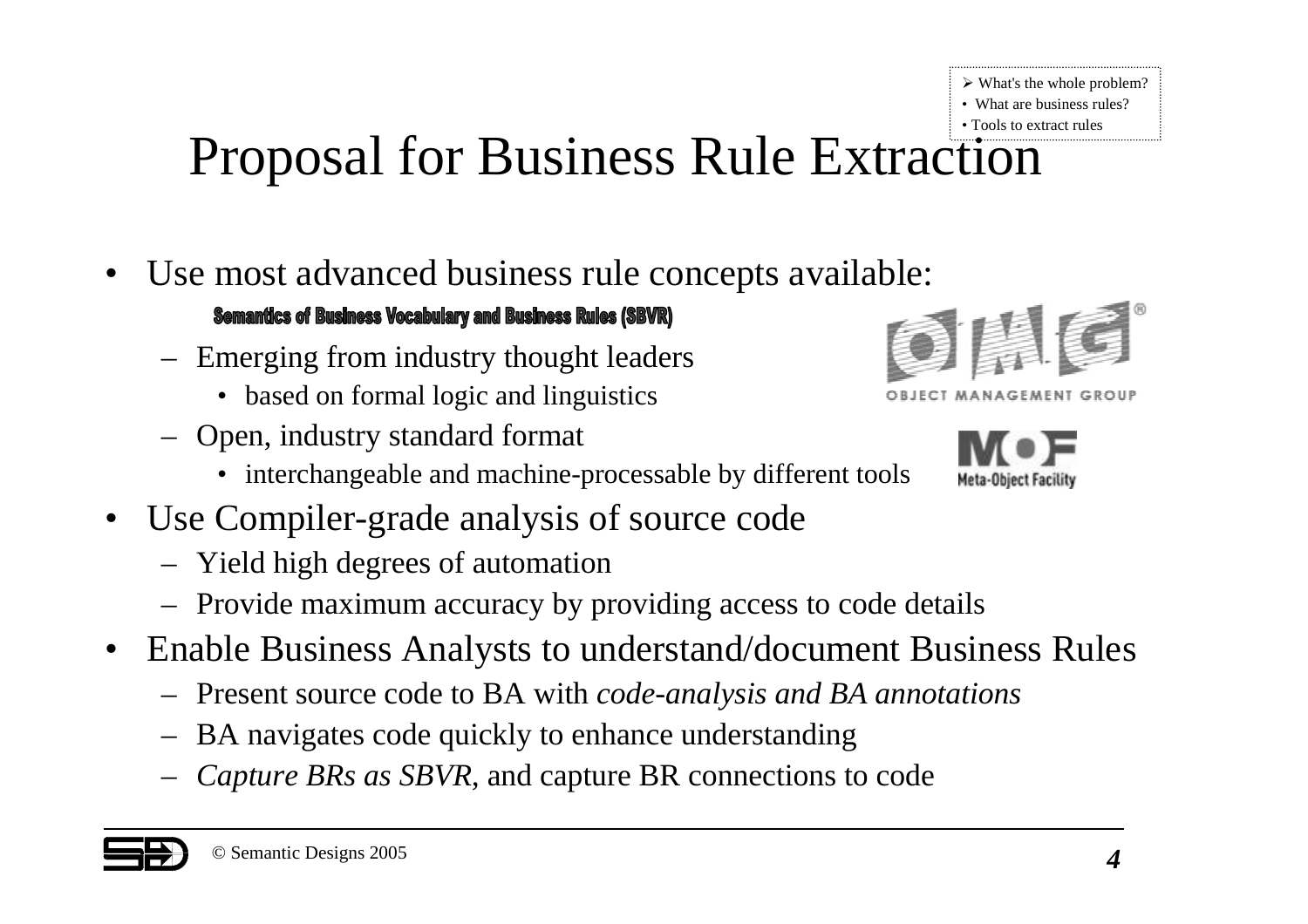#### • What's the whole problem?  $\triangleright$  What are business rules?

Not all rules from code are Business Rules • Tools to extract rules

|                                                              | From a "BR tool" vendor's Web site                                                                                                                                                                                                |  |  |  |
|--------------------------------------------------------------|-----------------------------------------------------------------------------------------------------------------------------------------------------------------------------------------------------------------------------------|--|--|--|
|                                                              | (1) End of File Switch Is Equal TO 1 Apply VALIDATE-PUR-MASTER Until End Of File Switch Is Equal To 1                                                                                                                             |  |  |  |
| Typical Problem (Rule #s):                                   | 1 Is Added To Error Counter<br>(2)<br>When Purchase Order Vendor Number Is Equal To Spaces Or Purchase Order Vendor Number Is Equal To Zero                                                                                       |  |  |  |
| • Nonsensical rule (1)                                       | Error Message Is Equal To 'VENDOR NUMBER MAY NOT BE NULL'<br>(3)<br>When Purchase Order Vendor Number Is Equal To Spaces Or Purchase Order Vendor Number Is Equal To 0                                                            |  |  |  |
| • COBOL symbols are not<br>business terms $(1, 4, 6)$        | (4) Working Area For Quantity Due Is Computed As PUR-ORD-QTY Minus PUR-REC-QTY Plus Purchase Order<br>Quantity Returned To Vendor<br>When Purchase Order Status Is Equal To 'O'                                                   |  |  |  |
| • Direct use of implementation                               | (5) 1 Is Added To Error Counter When Working Area For Quantity Due Is Equal To 0                                                                                                                                                  |  |  |  |
| technology is not business                                   | Error Message Is Equal to 'OPEN ORDER HAS ZERO BALANCE DUE'<br>(6)<br>When Working Area For Quantity Due Is Equal To 0                                                                                                            |  |  |  |
| vocabulary or business rule<br>(1, 2, 3, 4, 5, 6, 7, 12)     | (7) Working Area For Quantity Due Is Computed As PUR-ORD-QTY Minus PUR-REC-QTY Plus Purchase Order<br>Quantity Returned To Vendor<br>When Purchase Order Status Is Equal To 'C'                                                   |  |  |  |
| • Over specification $(2, 3)$                                | (8) Inventory Cat Is Equal To 86<br>When Inventory Purchase Order Cost Is More Than 500.00 And Inventory Purchase Order Cost Is                                                                                                   |  |  |  |
| • Failure to abstract variable                               | Less Than 1000.00                                                                                                                                                                                                                 |  |  |  |
| ("Inventory Cat") to named<br>business term $(8, 10, 11)$    | (9) Inventory Sales Price Is Computed as Inventory Purchase Order Cost Multiplied By Inventory Markup Percent<br>When Inventory Purchase Order Cost Is More Than 500.00 And Inventory Purchase Order Cost Is<br>Less Than 1000.00 |  |  |  |
| • Duplicated (cloned) business<br>terms implies independence | (10) Inventory Cat Is Equal To 87<br>When Inventory Purchase Order Cost Is More Than 1000.00 And Inventory Purchase Order Cost Is<br>Less Than 5000.00                                                                            |  |  |  |
| when rules may be coupled<br>(4&7, 8&9)                      | (11) Inventory Cat Is Equal To 90<br>When Inventory Purchase Order Cost Is More Than 5000.00                                                                                                                                      |  |  |  |
|                                                              | (12) End of File Switch Is Equal To 1                                                                                                                                                                                             |  |  |  |

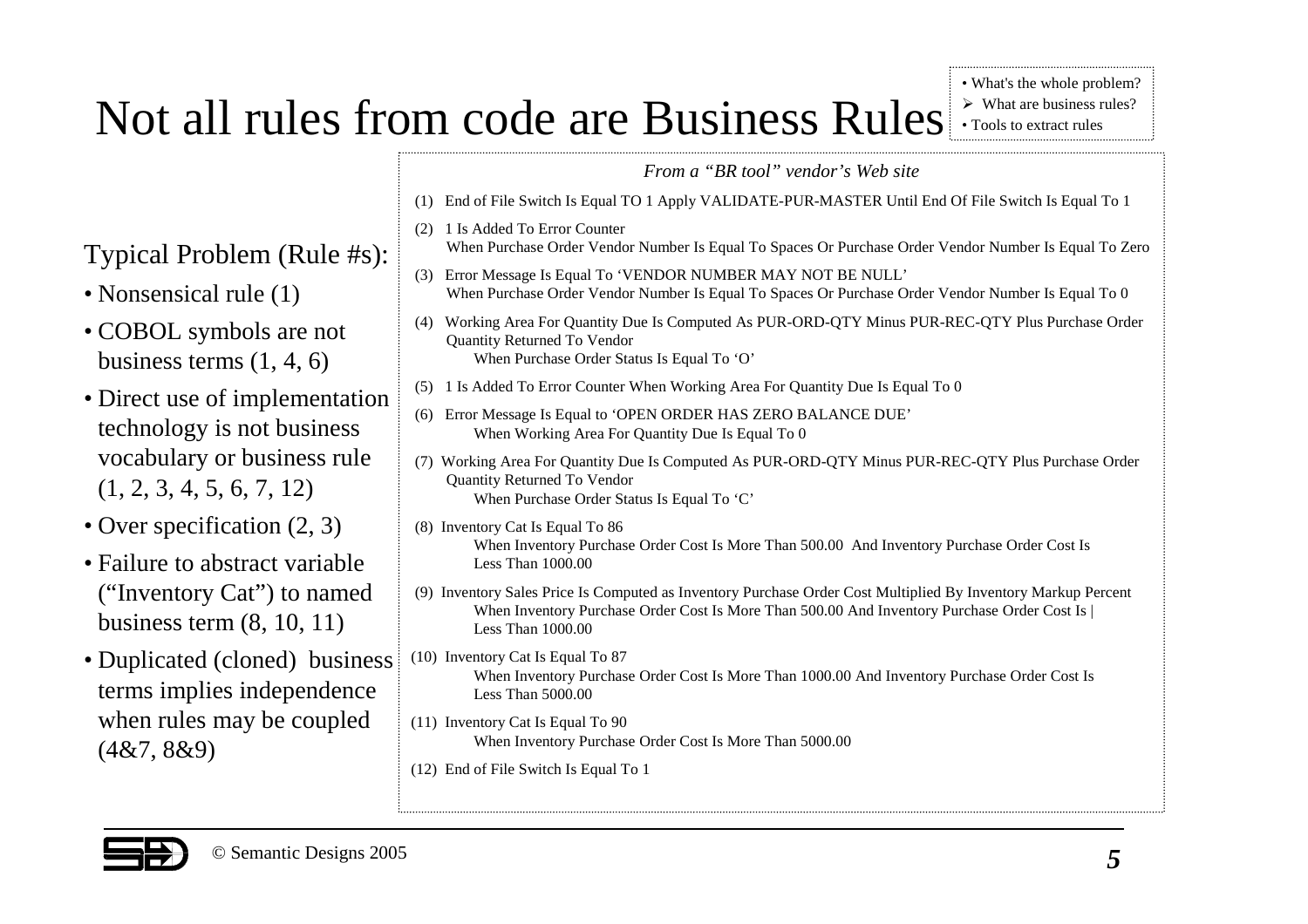## What is a Business Rule?

- Actionable business directive whose purpose is to advise or inform and that introduces …
	- an *obligation* that covers conduct, action, practice, or procedure, or
	- <sup>a</sup> *necessity* that is intended as <sup>a</sup> definitional criterion.
- A business rule is typically expressed in an English declarative statement (not as <sup>a</sup> process or procedure).
	- tabular forms are also common
- Enforcement of a business rule is separate from the rule itself
	- partly enforced by daily, manual business activities
	- partly enforced by IT systems
		- may span multiple systems
		- system requirements are rules about enforcing business rules in the system

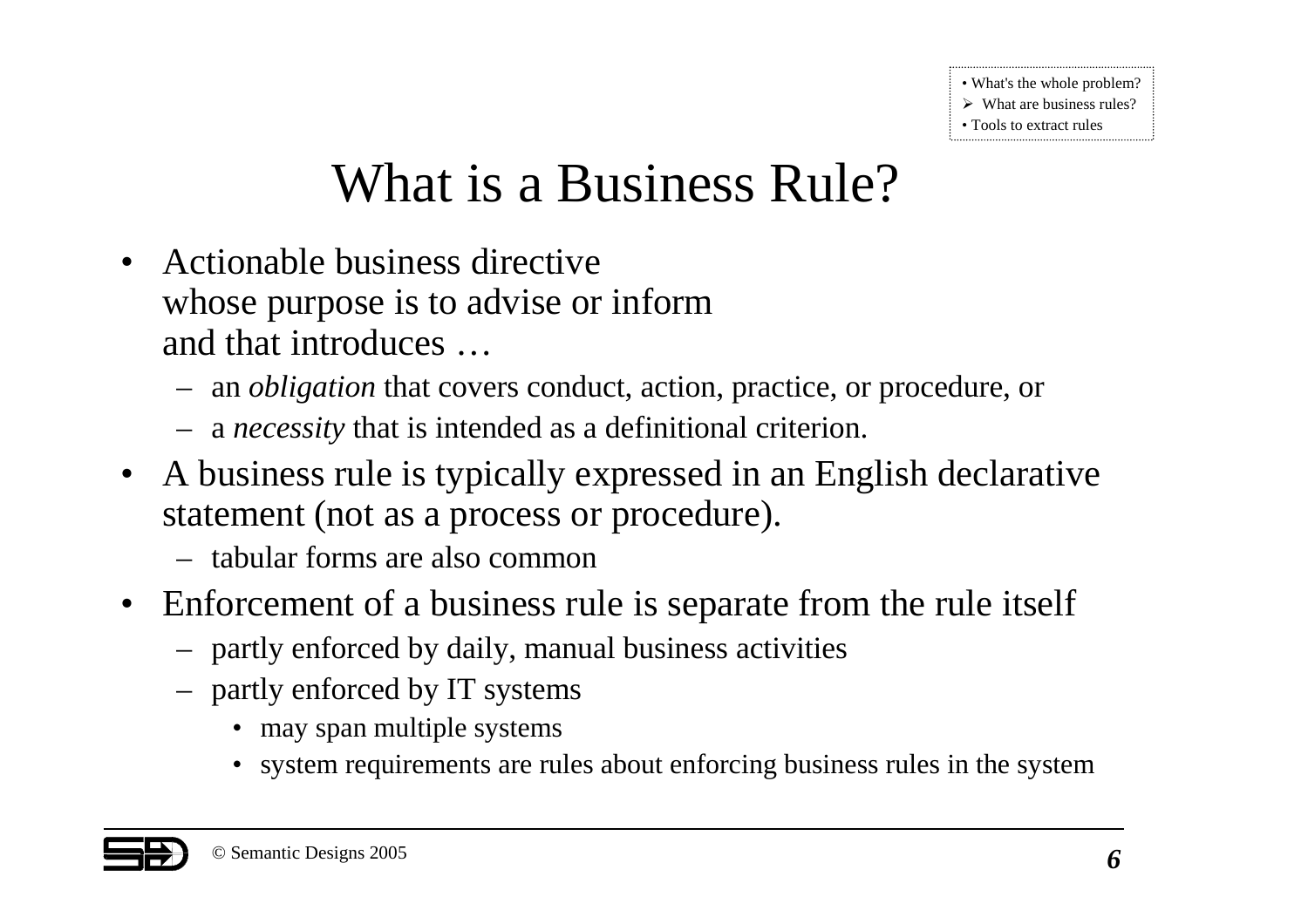## Business Vocabulary and Business Rules

- •• Business rules build on business fact types.
- •• Business fact types build on business terms.
- • A business vocabulary comprises business terms and business fact types.
- $\bullet$ • To get business rules:
	- First ge<sup>t</sup> the business vocabulary
	- –Then build rules using vocabulary
	- Interleave activities in practice



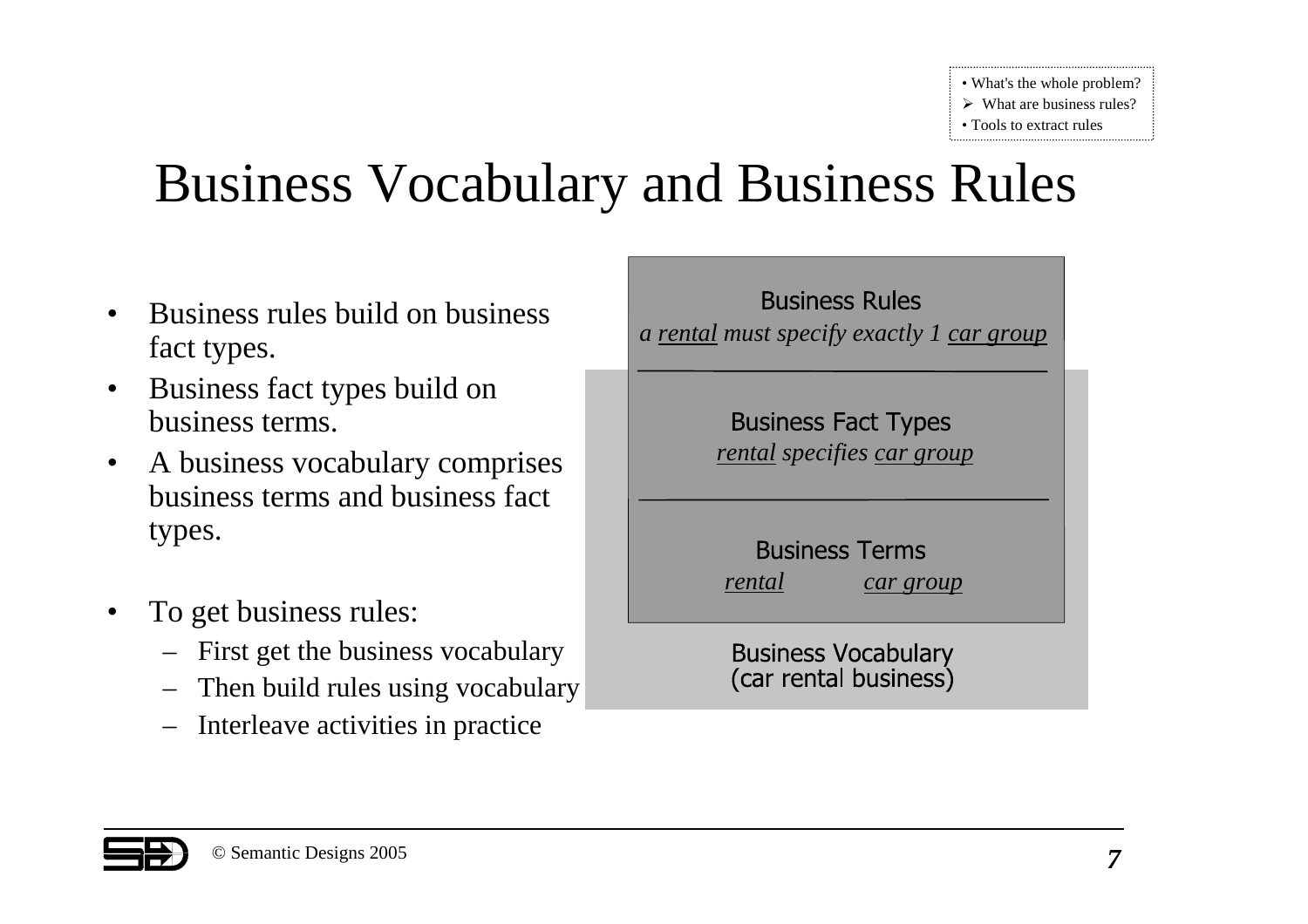### Business Vocabulary and Business Rules Are Independent Of Implementation

- Not dependent on any business process, information system, or record keeping system.
- •• Business rules depend only on the business vocabulary.
	- Being implementation independent, a vocabulary and rules set can inform or validate any implementation design or integration of implementations.
	- Being in English, <sup>a</sup> vocabulary and rules set can be validated and maintained by business people.



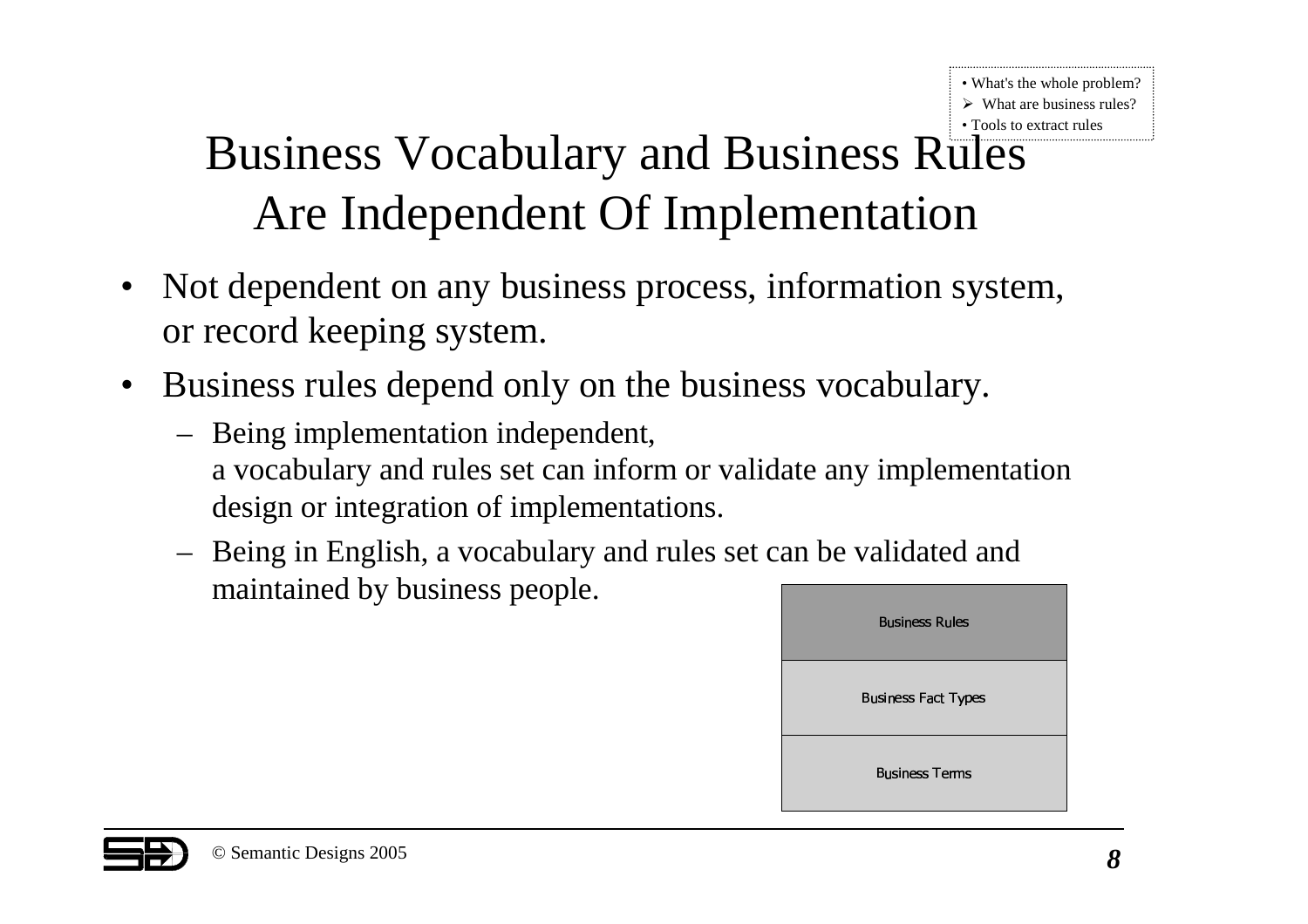## The Code only *hints* at Business Rules

•Code

(COBOL, Database Schemas, JCL, Screen Definitions…)

- Contains
	- data definitions, information flows, computational procedures, comments
- *Represents*
	- Business vocabulary
	- Fragments of Business rule enforcement procedures
	- Software architecture vocabulary, structures, procedures
	- Hardware and communication vocabulary, procedures
- •• Business meaning of the data and actions
	- is determined only at the system inputs and outputs.
- Business rules are usually *not* in the code
	- Information is lost or tangled when programmed
	- Partly in organization context of software
	- *Requires people to recover (induce) this information using code clues*
- $\bullet$ • Automated extraction of business rules is often proposed
	- Can at best be heuristic
	- Defects: missing rules, incorrect rules, …

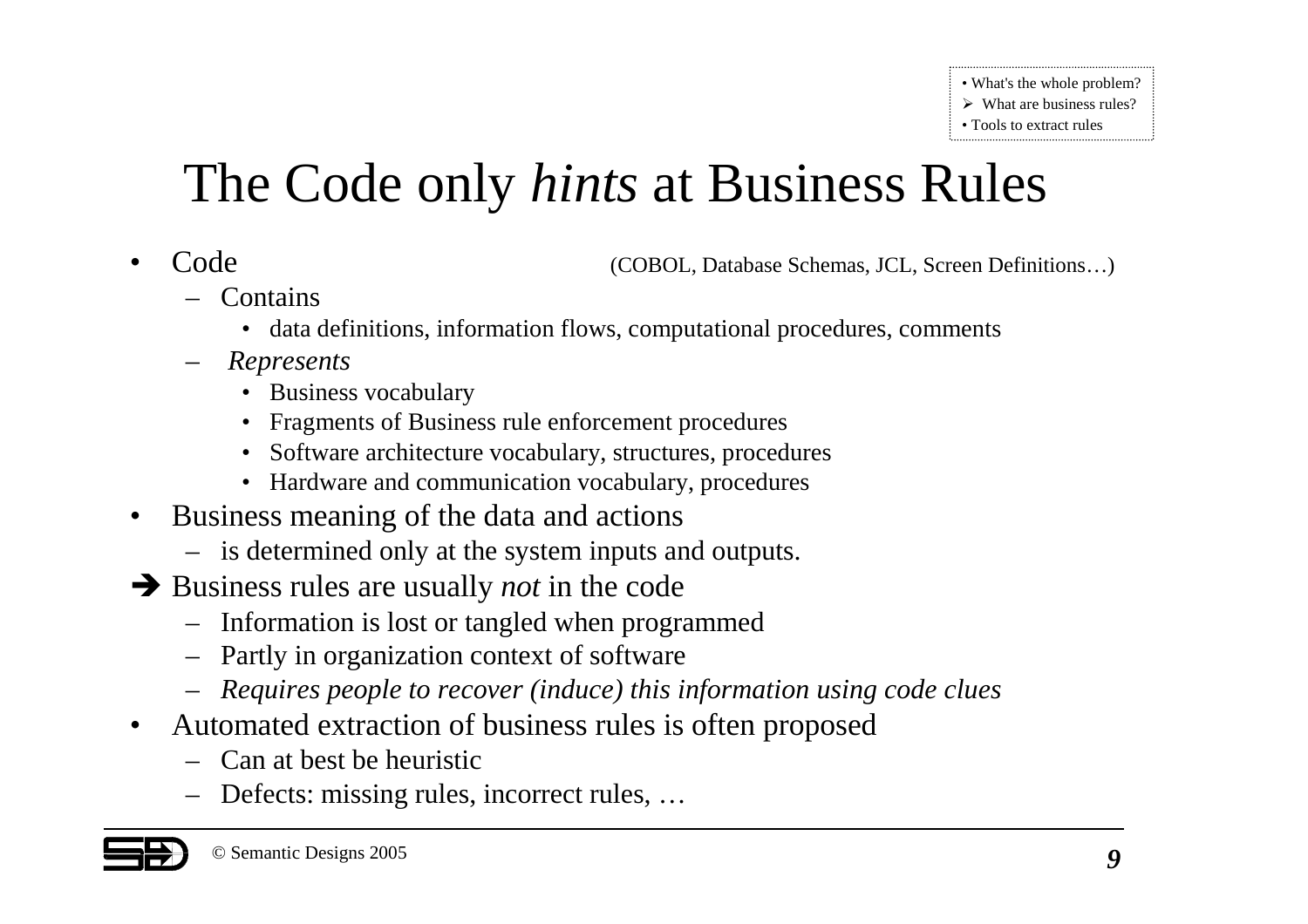## How to Extract Business *Vocabulary*

- Extraction requires *interactive process with business analysts*
	- Using code clues in the code
	- Using analyst's understanding of the business context of system
- Major clues to business vocabulary in the code
	- Program symbolic names and types data, functions, arguments
	- System-wide program data flows and visibility of variables
		- Equivalences of various code concepts
	- Labels on input/output forms and in repor<sup>t</sup> generator programs
	- Program comments
- Code analysis tools can extract these clues
	- Need compiler-level detail across application languages
- $\bullet$  Analysis results can be presented to business analysts
	- who apply business judgment to formulate business vocabulary in English
	- and record vocabulary and code connections

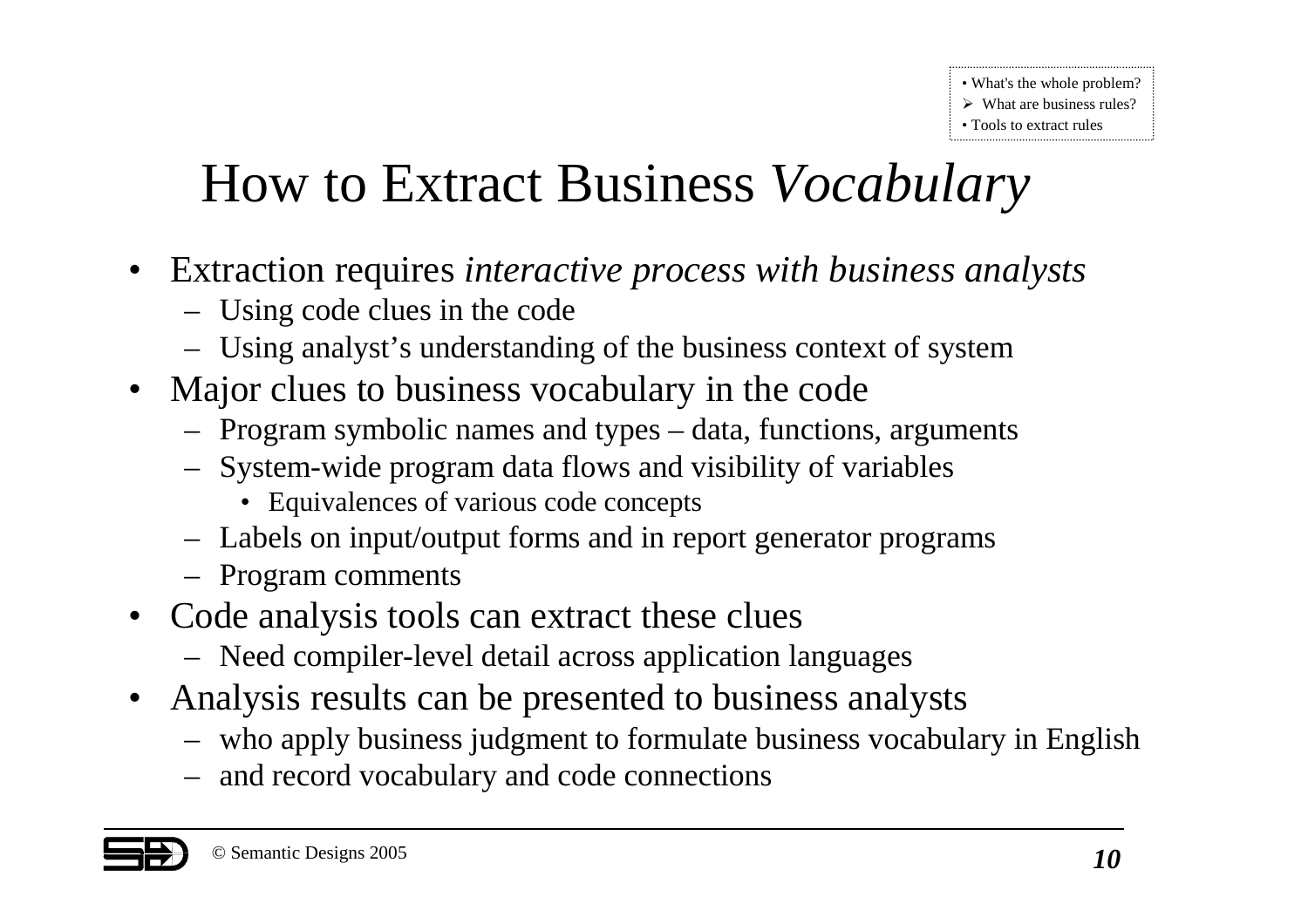### How to Extract Business *Rules*

- $\bullet$ • Extraction requires interactive process
- $\bullet$  Major clues to business rules in the code:
	- Code fragments representing business vocabulary
	- System-wide program logic and control flow
		- How code concepts are combined to produce results
	- Program operations and functions
	- Program execution environment
		- i.e. job control code, batch schedules, interactive processing
	- User error messages
	- Program comments
- $\bullet$  Business Analyst needs analysis-based code browser to identifies fragments for BRs, then writes BR in English
	- Selecting fragment selects corresponding business terms
	- BA writes BR using SBVR ("Semantics of Business Vocabulary and Rules")
	- Written rule is checked for syntax and proper use of business terms
	- Written rule is tied to program fragment for traceability

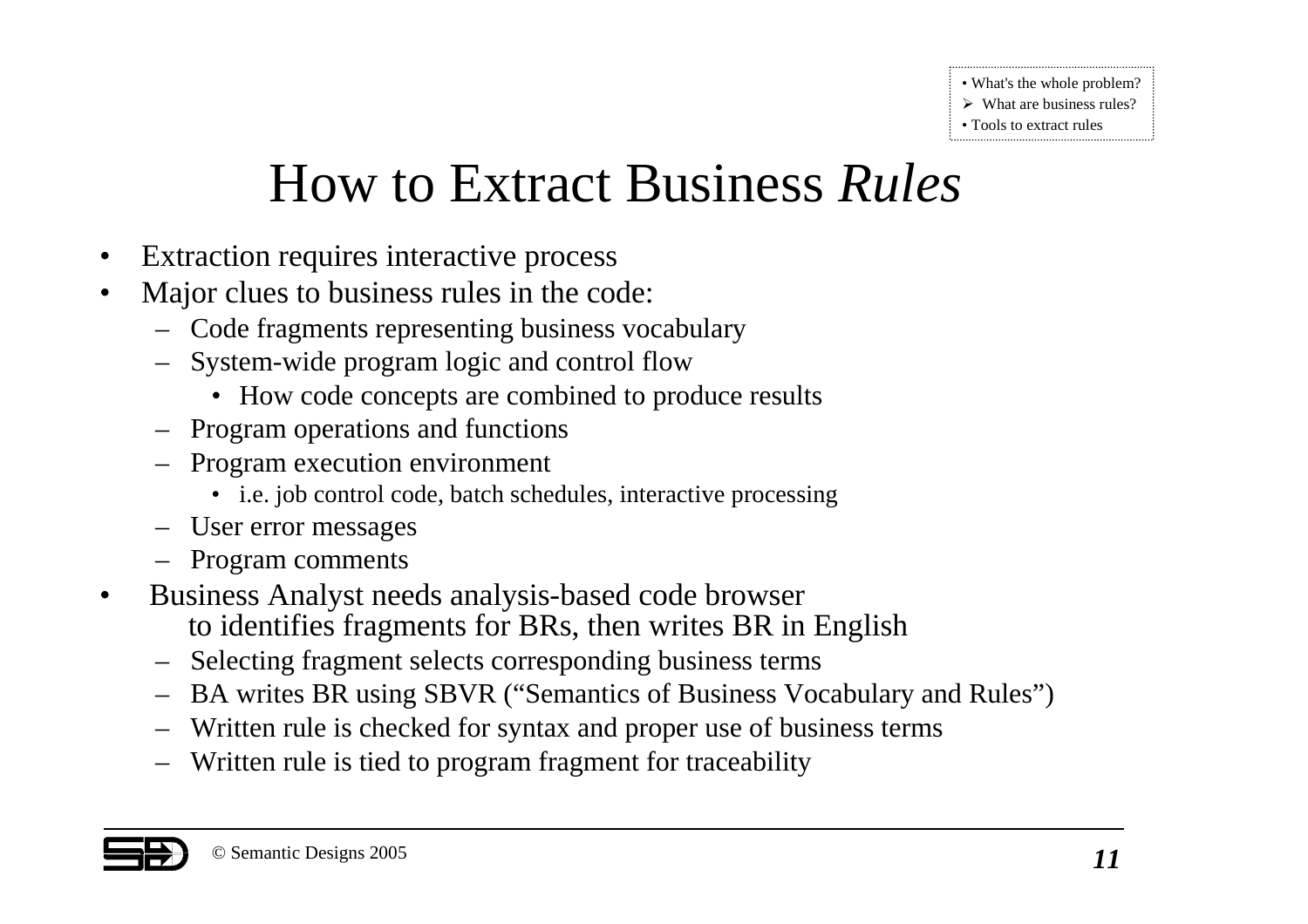#### Extracted Vocabulary and Rules Inherently Traceable To and From Code

- System-wide data flows and reaches of each program symbol are correlated with <sup>a</sup> vocabulary entry that may correspond to the symbol.
- Program code corresponding to each idiom together with the types of the variables and functions in the idiom correlate to <sup>a</sup> business rule.
- A database will be maintained of the links between the vocabulary and rule base, and the code base.

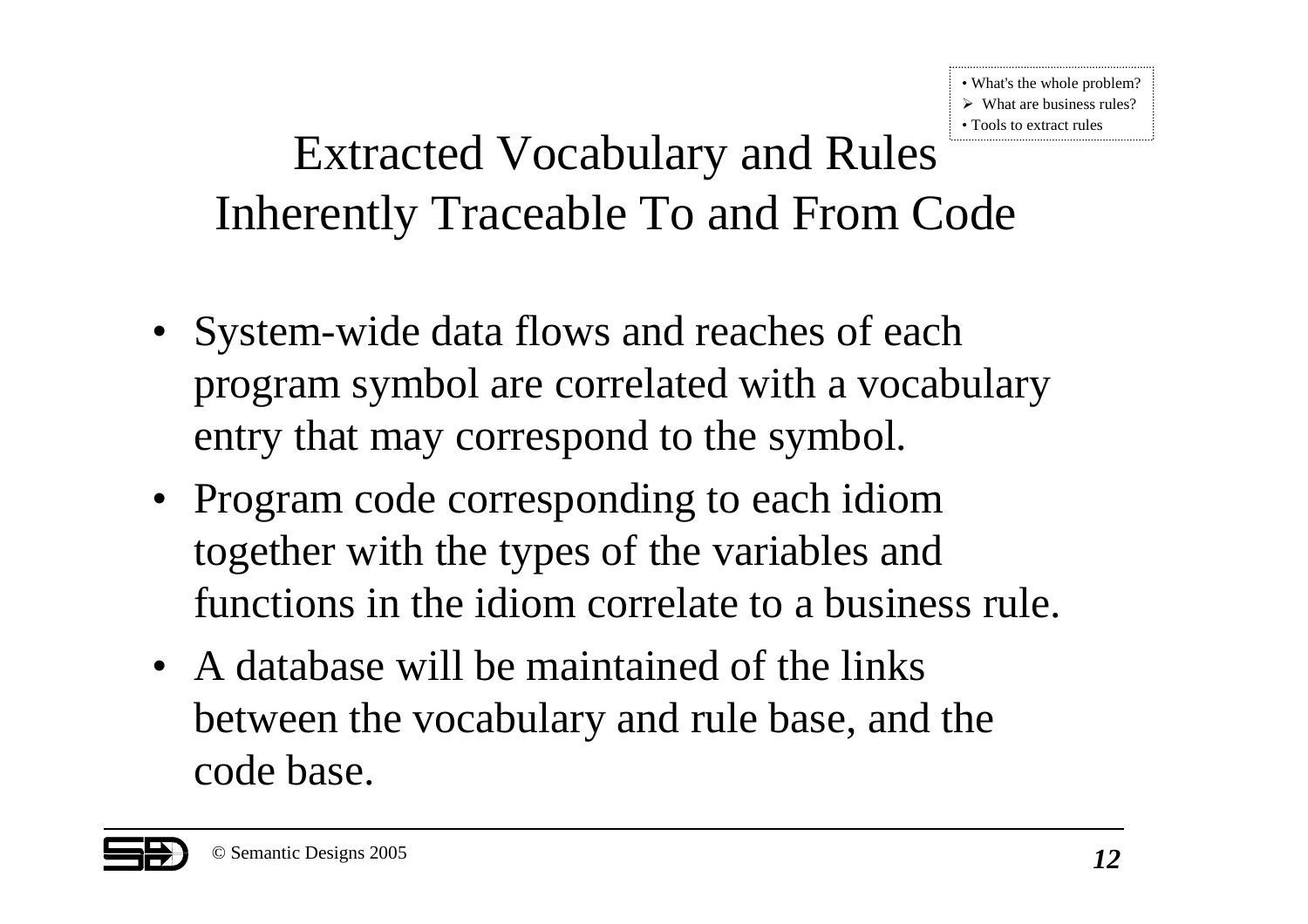## Extracting Rules from COBOL





if <u>current balance</u> is \$100.00 or more then <u>current payment</u> is 10% of <u>current balance</u>.

if <u>current balance</u> is less than \$100.00 and is \$10.00 or more then <u>current payment</u> is \$10.00.

if <u>current balance</u> is less than \$10.00 and is \$0.01 or more then <u>current payment</u> is <u>current balance</u>.

if <u>current balance</u> is less than \$0.01 then current payment is \$0.00.

#### Composed Rule (decision table)

#### current paymen<sup>t</sup> is

determined by <u>current balance</u>

if \$100.00 or more then 10% of current balance else if less than \$100.00 and is \$10.00 or more then \$10.00 else if less than \$10.00 and is \$0.01 or more then current balance else if is less than \$0.01 then \$0.00.

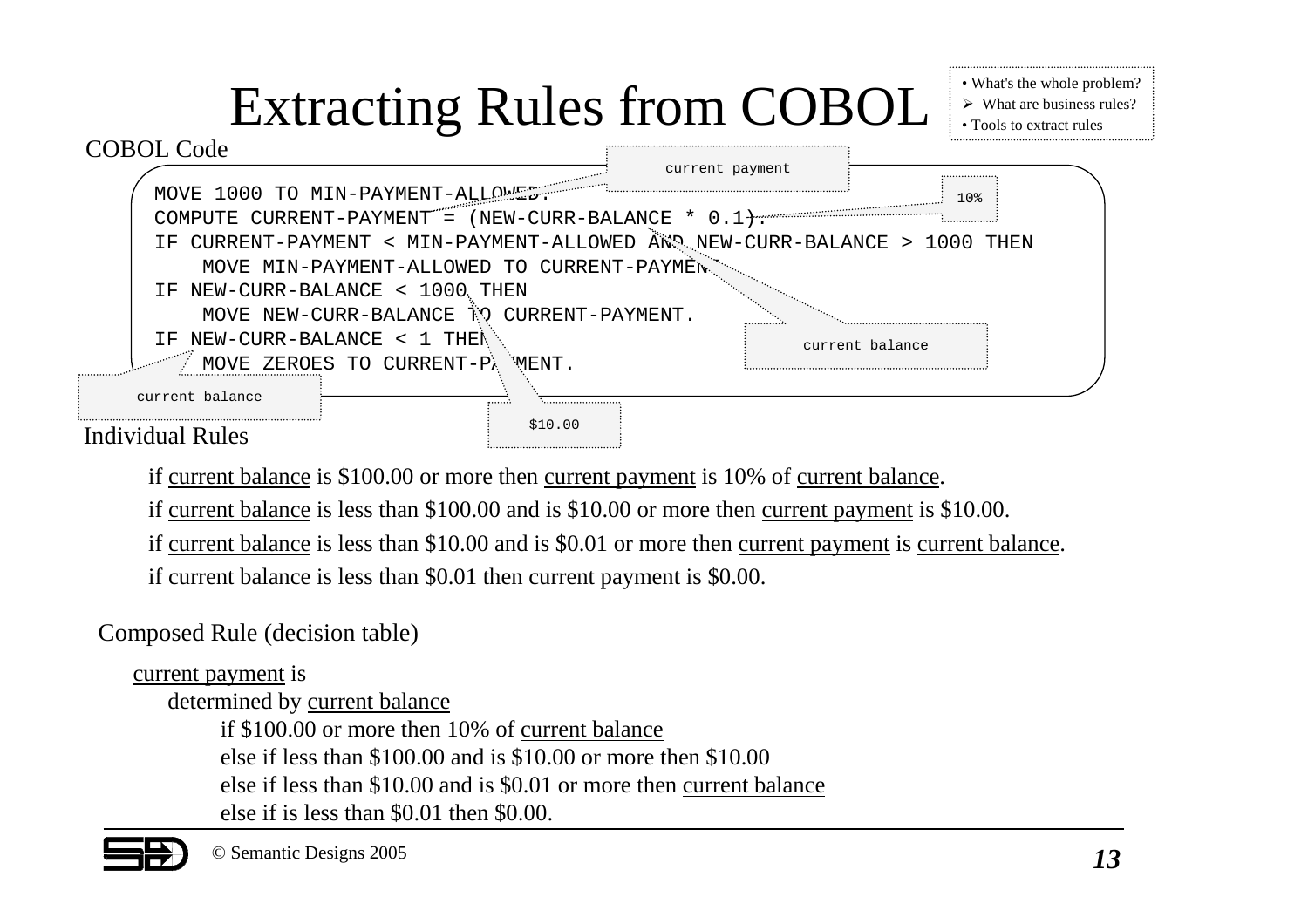## SBVR: An Open Standard

#### for Business Vocabularies and Business Rules

- SBVR is an emerging OMG standard.
	- Expected to be adopted by OMG in November
- SBVR vocabularies and rules
	- can be stored in any MOF-compliant repository.
	- are formally represented in OMG standard MOF/XMI format.
	- will be usable with OMG's Model Driven Architecture™ (MDA).
- Other commercial and open source SBVR tools are forthcoming, from multiple vendors.
- • Industry associations will develop SBVR vocabularies and rules promotes business interoperability
- SBVR selected for the Business Modeling Language for the open source European Digital Business Ecosystem.

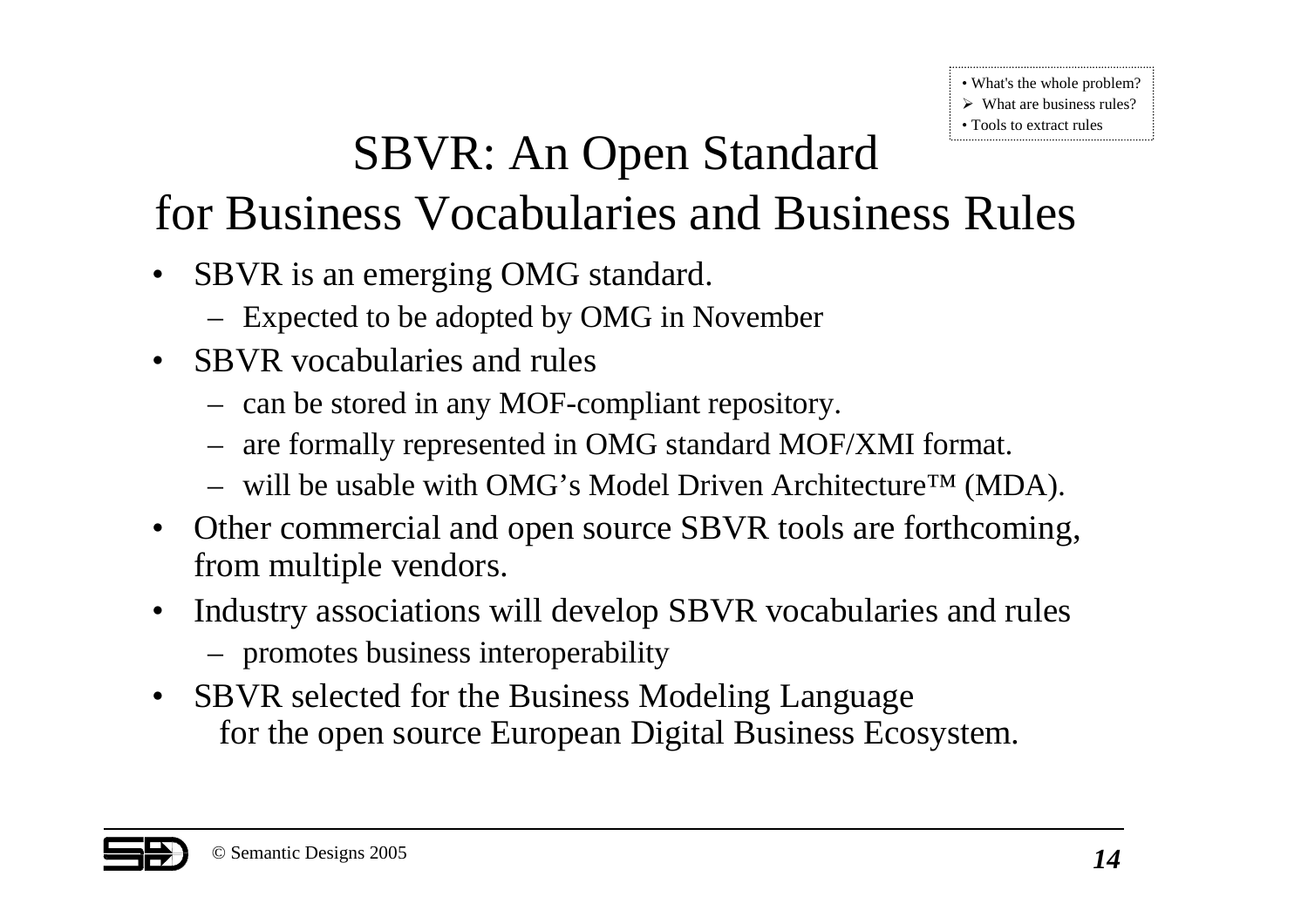#### Potential uses of ExtractedBusiness Vocabularies and Business Rules  $\triangleright$  What are business rules? • Tools to extract rules

- $\bullet$ Understand function of current system in organization's terms
- $\bullet$ Maintain in English by organization's business analysts.
- • Integrate legacy vocabulary and rules with new vocabulary and rules.
- $\bullet$ • Automate transformation/generation of many software components at interfaces between systems.
- Reuse in other applications and departments that use the same vocabulary and rules.
- $\bullet$ • Train new personnel on the vocabulary and rules.
- $\bullet$ Support audits for regulatory compliance.
- $\bullet$  Develop system requirements, design validation, and acceptance test specifications for systems based on the vocabularies and rules.



• What's the whole problem?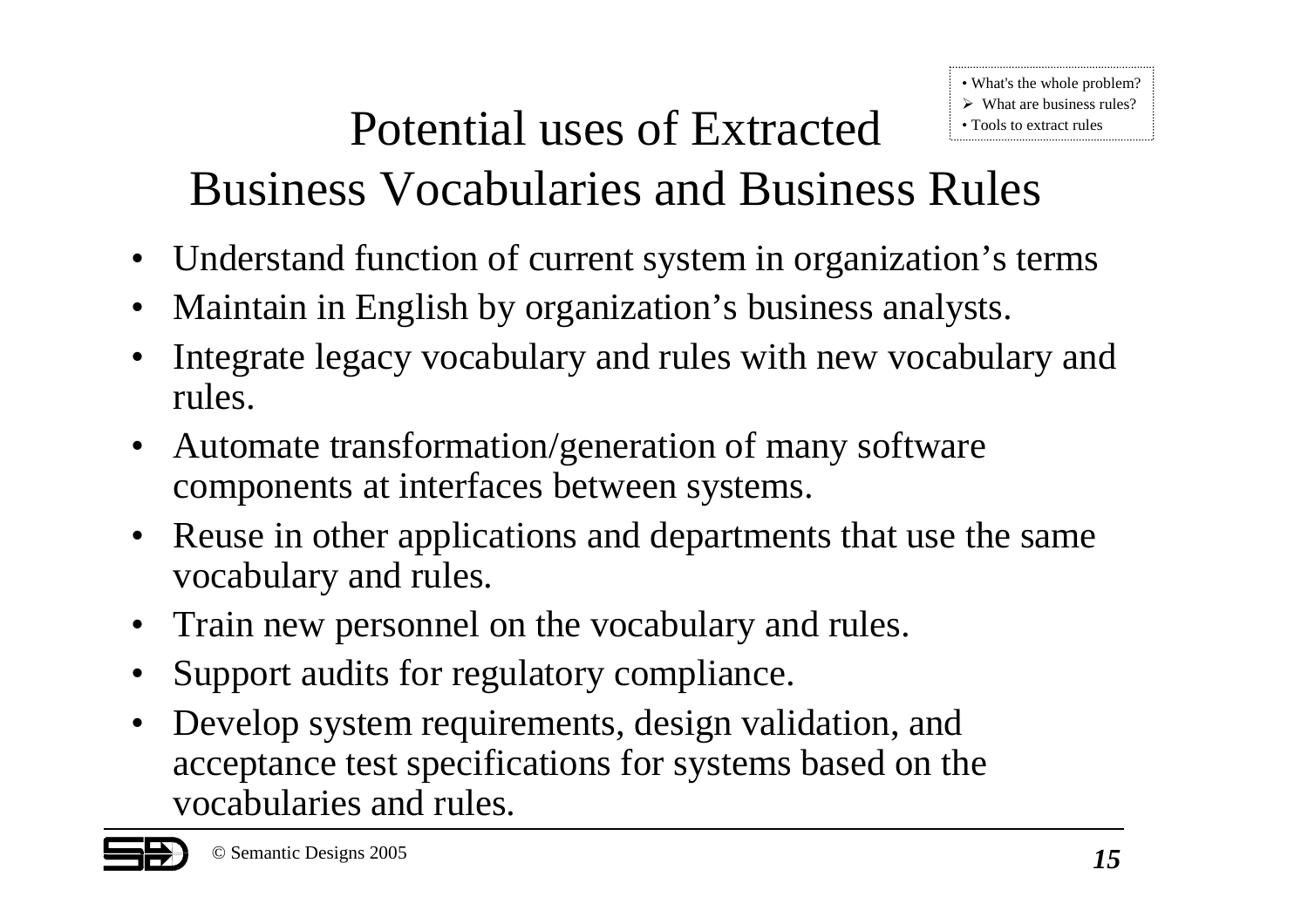#### • What's the whole problem? • What are business rules?  $\triangleright$  Tools to extract rules

#### Business Rule Expression Process and Tools Iterative, Interactive, Systematic Team Process

- 1. Find where functionality is implemented in code
	- •*Software Test Coverage Tool*
- 2. Determine business vocabulary symbolized in code
	- •*System-wide Information Flow Tool*
	- •*Business Vocabulary Assistant Tool (Browser/Annotation)*
	- •*E-R Extraction Tool*
- 3. Discover business rules enforced by code
	- •*Business Rule Assistant (Browser/Annotation) Tool*
	- $\bullet$ *Clone Detection Tool*

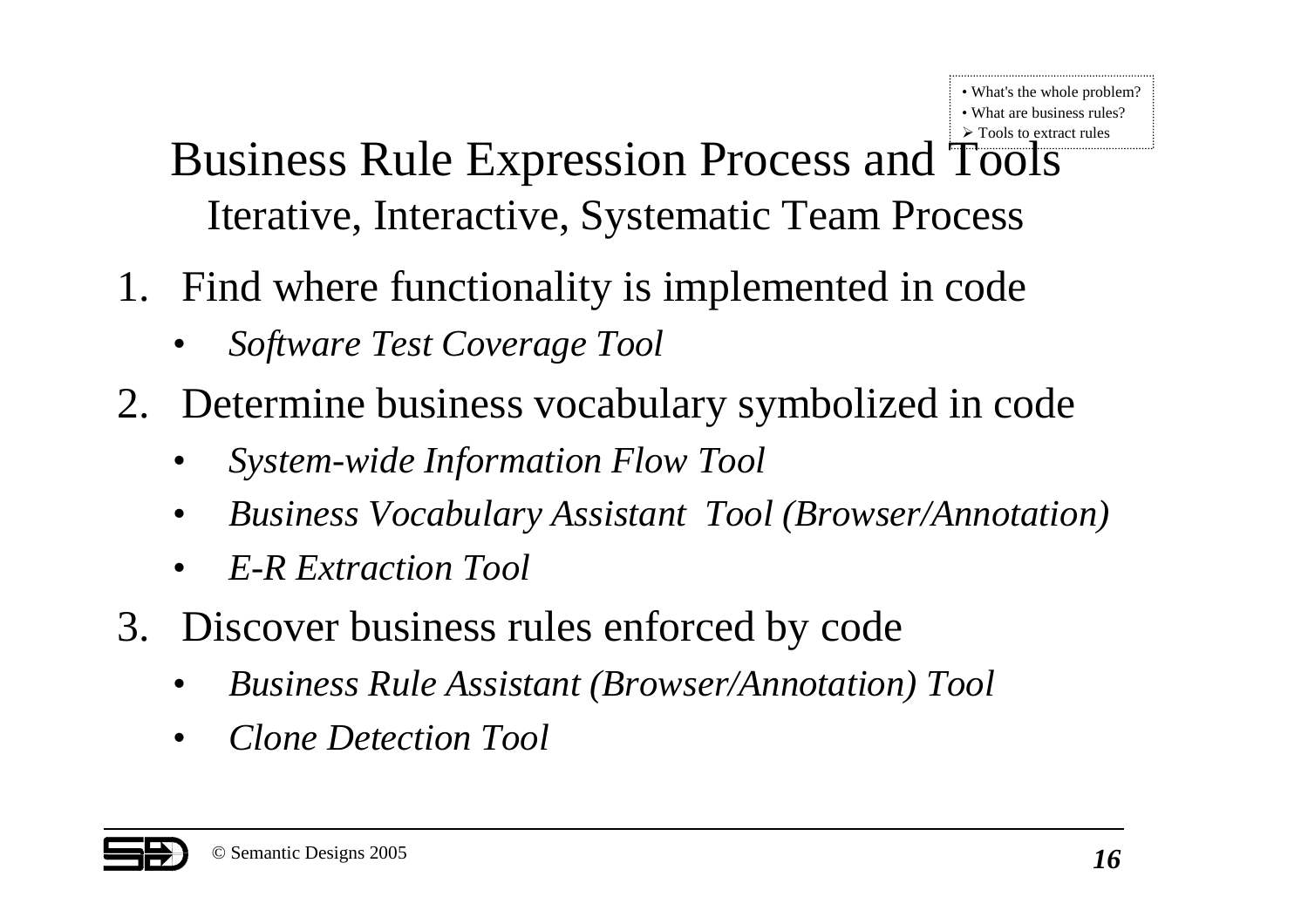CREDIT-LIMIT TO THE-CREDIT-LIMIT. ACTUAL-CRD-LIMIT TO THE-ACTUAL-LIMIT. MIN-PAY-DUE TO PREV-MIN-PAY-DUE. TOTAL-PAYMENTS TO PREV-TOTAL-PAYMENTS. TOTAL-PURCHASES TO PREV-TOTAL-PURCHASES. PREV-BALANCE TO OLD-BALANCE. COMPUTE PAST-DUE-AMT <sup>=</sup> (PREV-MIN-PAY-DUE

 PAST-DUE-AMT <sup>&</sup>lt; <sup>1</sup> THEN ZEROES TO PAST-DUE-AMT. COMPUTE THE-INTEREST-OWED <sup>=</sup> ((OLD-BALANCE

- PREV-TOTAL-PAYMENTS).

 - (THE-CREDIT-LIMIT \* 100). ZEROES TO AMT-OVERLIMIT.

<sup>+</sup> AMT-OVERLIMIT <sup>+</sup> PAST-DUE-AMT).

 <sup>+</sup> PREV-TOTAL-PURCHASES PREV-TOTAL-PAYMENTS) \* (THE-INTEREST-RATE /

 CURRENT-PAYMENT <sup>=</sup> (NEW-CURR-BALANCE \* 0.1). CURRENT-PAYMENT <sup>&</sup>lt; MIN-PAYMENT-ALLOWED NEW-CURR-BALANCE <sup>&</sup>gt; <sup>1000</sup> THEN MIN-PAYMENT-ALLOWED TO CURRENT-PAYMENT. NEW-CURR-BALANCE <sup>&</sup>lt; <sup>1000</sup> THEN NEW-CURR-BALANCE TO CURRENT-PAYMENT. NEW-CURR-BALANCE <sup>&</sup>lt; <sup>1</sup> THEN ZEROES TO CURRENT-PAYMENT.

 THE-INTEREST-OWED FROM THE-ACTUAL-LIMIT. THE-ACTUAL-LIMIT <sup>&</sup>lt; <sup>0</sup> THEN ZEROES TO THE-ACTUAL-LIMIT. SETUP-OUTPUT-FIELDS.

DO-CALCULATIONS.

10000)).COMPUTE(THE-INTEREST-OWED <sup>+</sup> OLD-BALANCE PREV-TOTAL-PURCHASES - PREV-TOTAL-PAYMENTS).

COMPUTEAMT-OVERLIMIT <sup>=</sup>

COMPUTE

COMPUTER PRESS MINIMUM-PAYMENT <sup>=</sup> (CURRENT-PAYMENT

SUBTRACT

payment

# Business Rule Expression Overview

#### 1. Enable Business Analysts (BAs) to browse/understand code

- Full System Browsers for *multiple languages* in system
- System Wide Information flow trace
- Entity-Relationship extraction tool
- Test Coverage

#### 2. BAs annotate source code with Business Vocabulary & Terms

- Builds up Business Vocabulary
- Use understanding to determine what code does what functions
- Ties source code elements to Business Rule Elements
- 3. BAs assemble annotations into Business Rules
	- Formal encoding in SBVR
	- Automatic checking for errors in rules
	- English Paraphrase to aid understanding
	- Traceability from SBVR back to source code





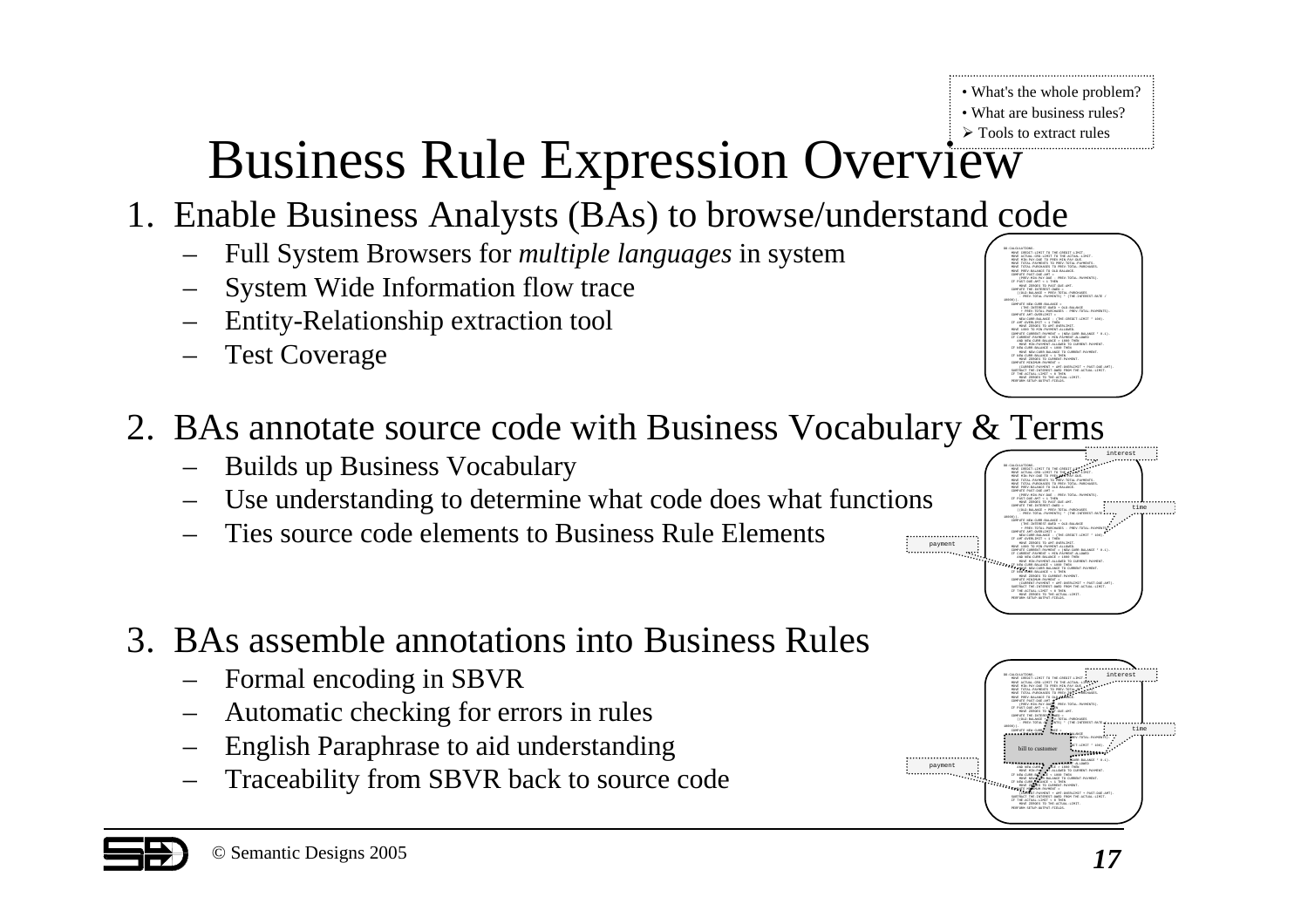### How A Generalized Compiler Works Examples For Typical BR Extraction



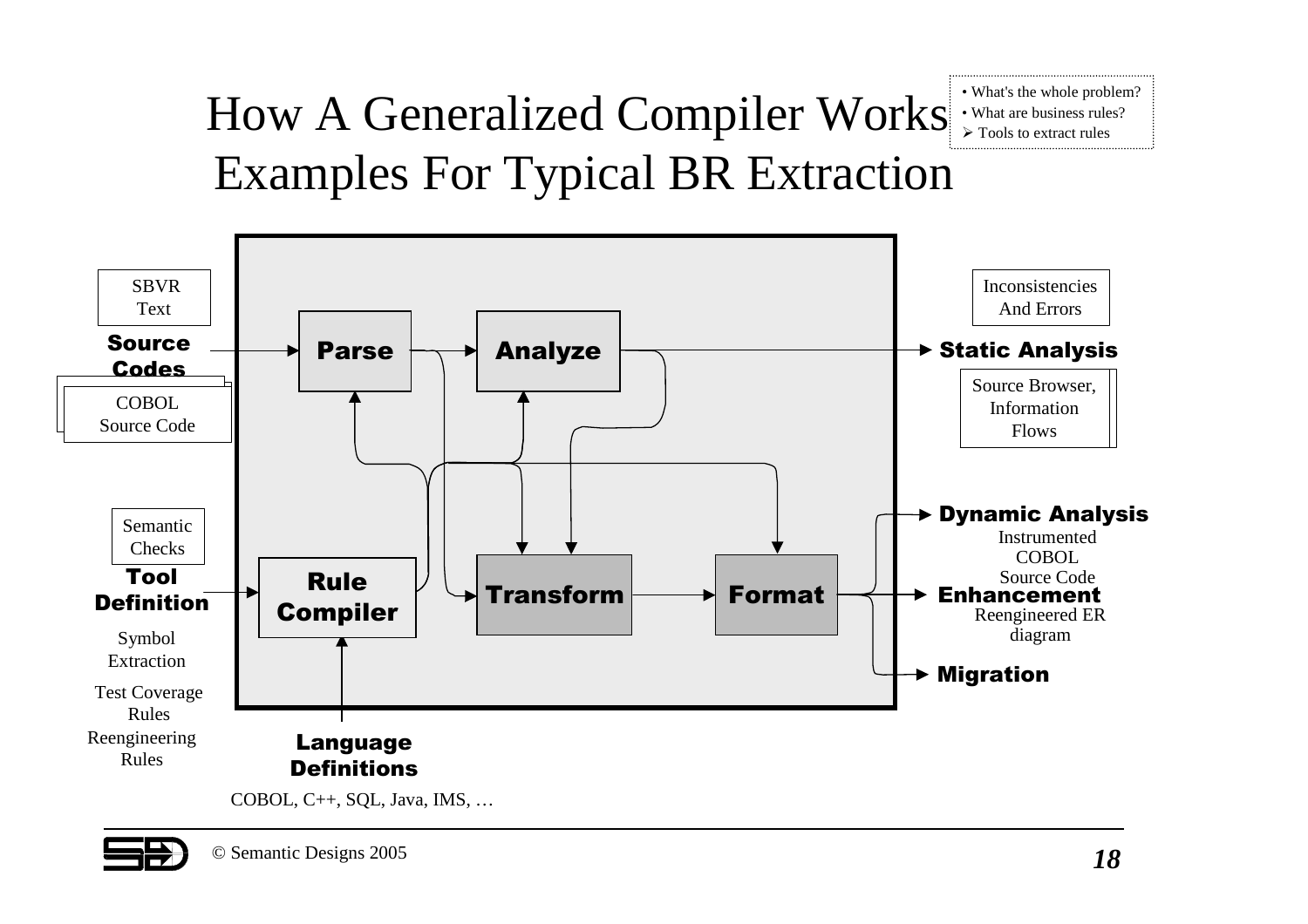### Source Code System Browsers Navigable Symbol Cross Reference

7 DMS HTML Display for COBOL file: CBEDIT.cob - Microsoft Internet Explore

• What's the whole problem? • What are business rules?  $\triangleright$  Tools to extract rules

 $|D|$  $\times$  $|$ 

`

• *Source Code with Hyperlinks between symbol uses and definitions*

• *Links often cross source file boundaries:*  $COPYLIBs, C$ 

|                                            | Edit View Favorites Tools Help<br>細<br>File                                                                                                                                                                                                                                                                                                                                                                                                                                                                                                                                                                                             |  |  |  |  |  |  |
|--------------------------------------------|-----------------------------------------------------------------------------------------------------------------------------------------------------------------------------------------------------------------------------------------------------------------------------------------------------------------------------------------------------------------------------------------------------------------------------------------------------------------------------------------------------------------------------------------------------------------------------------------------------------------------------------------|--|--|--|--|--|--|
| nks                                        | ←Back - → - ② ② ③ △   ③Search 图Favorites ④Media ③   弘- ③ 國 - 国                                                                                                                                                                                                                                                                                                                                                                                                                                                                                                                                                                          |  |  |  |  |  |  |
|                                            | Address (#) file:///C:/WINNT/Profiles/idbaxter/Local%20Settings/Temp/CBEDIT.html#<br>$\mathcal{C}$ Go<br>Links <sup>&gt;&gt;</sup>                                                                                                                                                                                                                                                                                                                                                                                                                                                                                                      |  |  |  |  |  |  |
| bol uses                                   | ▼ 餘 Search Web ▼ ヌ   5   日342 blocked 日 AutoFill<br>$Google -$<br><b>Deptions</b>                                                                                                                                                                                                                                                                                                                                                                                                                                                                                                                                                       |  |  |  |  |  |  |
| ns<br>cross<br><i>oundaries:</i><br>CALLs, | (DISTRICT-CODE-INDEX)<br>DISTRICT-CODE<br>MOVE HOLD-COLLEGE-ID TO REPORT-CLG-DIST-ID<br>DISTRICT-CODE<br><b>ELSE</b><br>DISTRICT-CODE<br>MOVE DISTRICT-ID<br>DISTRICT-CODE-ENTRY<br>IN RUNTIME-PARAMETER-AREA<br>DISTRICT-CODE-INDEX<br>TO REPORT-CLG-DIST-ID.<br>DISTRICT-CODE-VALUES<br>MOVE SUMMARY-PROGRAM-NAME<br>DISTRICT-CODES-TABLE<br>IN PROGRAM-LITERAL-AND-WORK<br>DISTRICT-ELEMENT-COLUMN-INDEX<br>TO PROGRAM-NAME<br>DISTRICT-ELEMENT-ROW-INDEX<br>IN HEADER-REPORT-ID.<br>DISTRICT-ELEMENT-TOTAL<br>PERFORM 85002-PRINT-HEADERS.<br>DISTRICT-ELEMENT-TOTALS<br>MOVE ZERO TO TABLE-SEARCH-FLAG.<br>DISTRICT-ELEMENT-TOTALS |  |  |  |  |  |  |
|                                            | SET DISTRICT-ELEMENT-ROW-INDEX TO 1.<br>DISTRICT-ELEMENT-TOTALS-ROWS<br>SET EDIT-ERROR-LITERAL-INDEX TO 1.<br>DISTRICT-ELEMNT-TOTALS-COLUMNS<br>PERFORM 8810-PRINT-DIST-ELEMENT-TOTALS<br>DISTRICT-ID<br>UNTIL TABLE-SEARCH-COMPLETED.<br>DISTRICT-ID<br>WRITE PRINT-RECORD-2<br>DISTRICT-ID<br>FROM BLANK-LINE<br>DISTRICT-ID<br>AFTER ADVANCING 1 LINE.<br>DISTRICT-ID<br>MOVE ZERO TO TABLE-SEARCH-FLAG.<br>DISTRICT-ID<br>SET TOTAL-DISTRICT-INDEX TO 1.<br>DISTRICT-ID<br>MOVE SPACES TO ELEMENT-TOTAL-DETAIL-LINE.<br>DISTRICT-ID<br>SET ORIGINAL-INDEX-VALUE<br>TO DISTRICT-ELEMENT-ROW-INDEX.                                   |  |  |  |  |  |  |
|                                            | SEARCH DISTRICT-ELEMENT-TOTALS-ROWS<br>DISTRICT-ELEMENT-ROW-INDEX<br>AT END<br>444<br>MOVE 1 TO TABLE-SEARCH-FLAG<br>3415<br>WHEN ORIGINAL-INDEX-VALUE<br>$3452 -$<br>IS NOT EQUAL TO DISTRICT-ELEMENT-ROW-INDEX<br>3463<br>NEXT SENTENCE.<br>5403<br>SET EDIT-ERROR-LITERAL-INDEX<br>5440<br>TO DISTRICT-ELEMENT-ROW-INDEX.<br>5445<br>IF (ELEMENT-ROWS-1-25<br>AND ELEMENT-COLUMN-2)<br>OR.<br>(ELEMENT-ROWS-1-25<br>AND ELEMENT-COLUMN-3)                                                                                                                                                                                            |  |  |  |  |  |  |
| © Semantic Des                             | ΟR                                                                                                                                                                                                                                                                                                                                                                                                                                                                                                                                                                                                                                      |  |  |  |  |  |  |
|                                            | My Computer                                                                                                                                                                                                                                                                                                                                                                                                                                                                                                                                                                                                                             |  |  |  |  |  |  |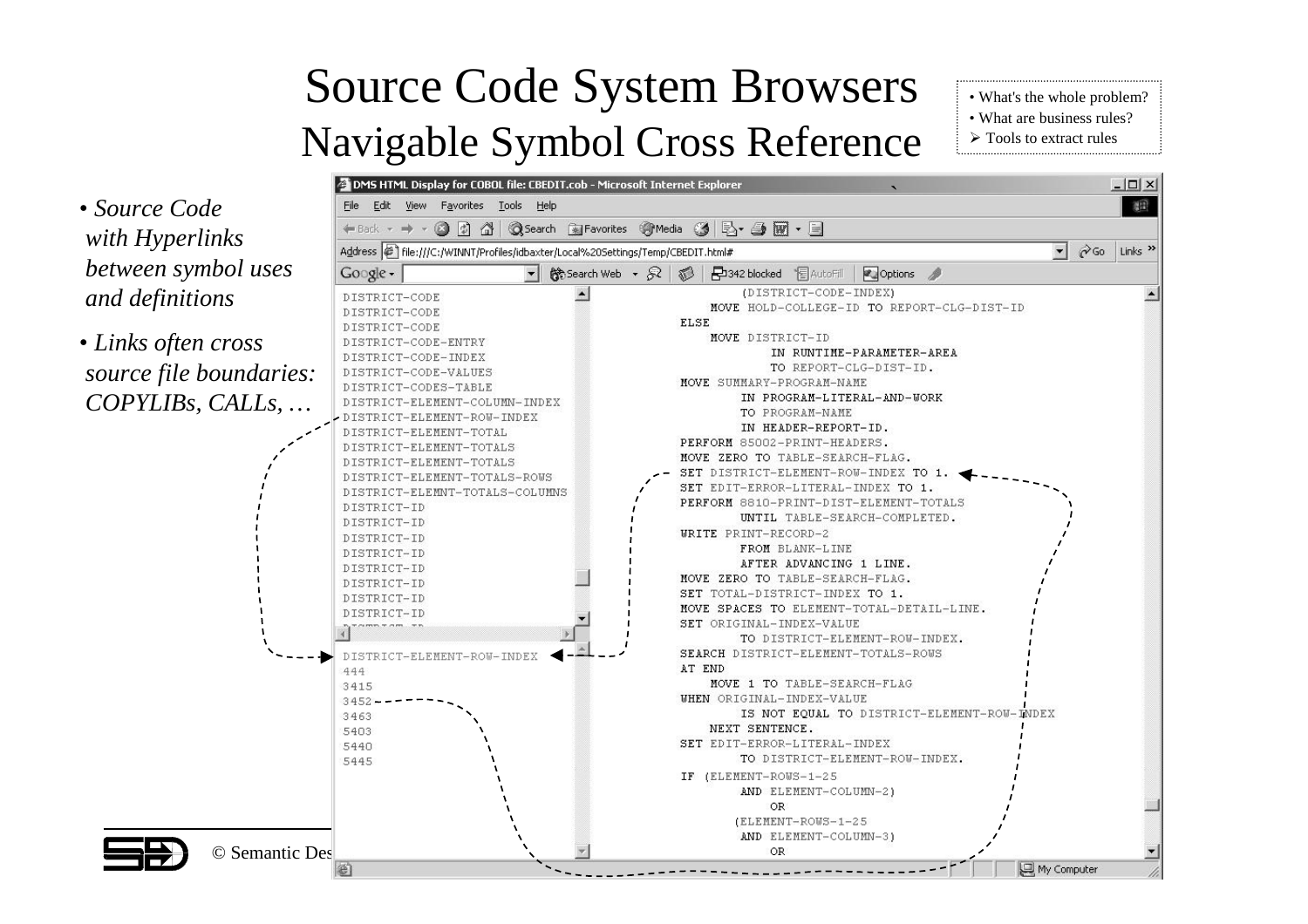• What's the whole problem? • What are business rules?  $\triangleright$  Tools to extract rules

#### *System Wide Information Flow* Tool Shows Control and Data Flow: "What gets where?"



Composes information from multiple languages: COBOL, DB, Screens, …



© Semantic Designs <sup>2005</sup> *20*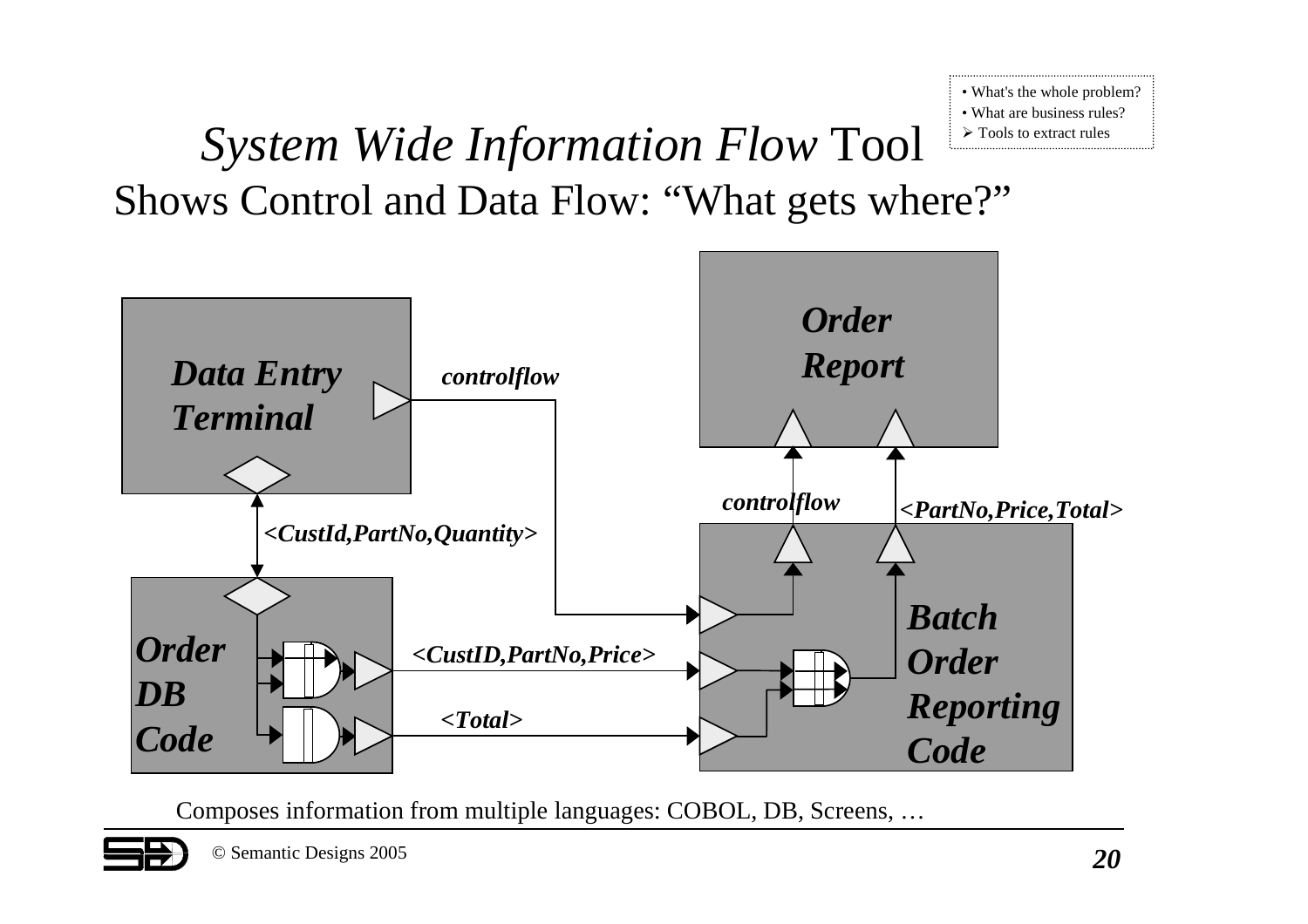# Software Test Coverage

• What's the whole problem? • What are business rules?  $\triangleright$  Tools to extract rules

*Used to find where requirements are implemented*

- Discovery of code executed by test cases
	- Non-executed code likely to be dead or flawed
	- Normally used for software quality assessment
- Our purpose: finding features in code
	- *Code exercised by test case is related to feature exercised by test case!*
- • Process
	- Instrument program to track what it executes
	- Execute <sup>a</sup> test case that exercises feature of interest
	- Display executed par<sup>t</sup> of program: must contain feature
- How it works: tracking program control flow
	- Break program into conditionally-executed blocks (paragraph, IF)
	- Put probe into block to remember block was "executed"
	- Display execution status of program blocks

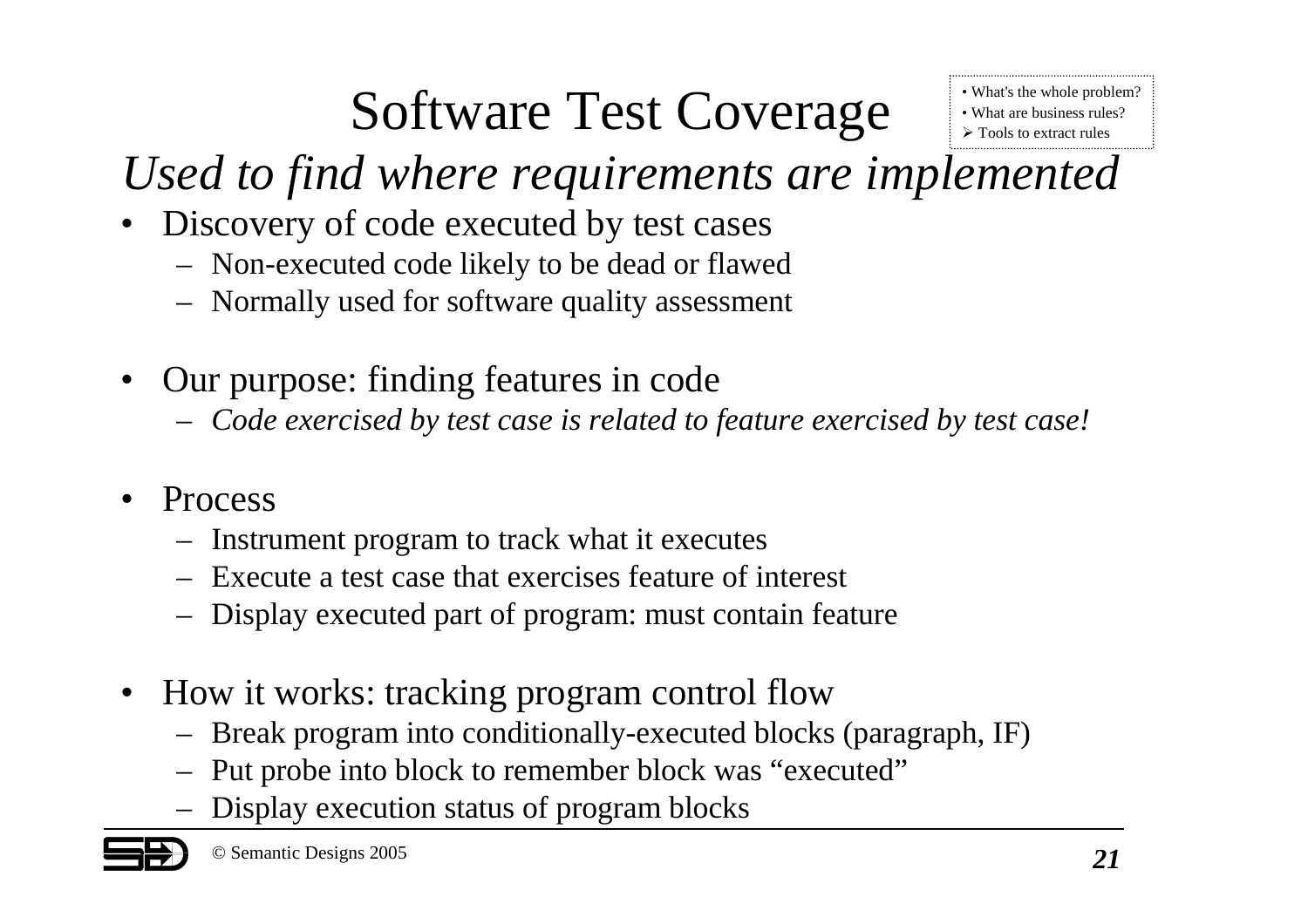#### Software Test Coverage Tool Finds business functionality in code

• What's the whole problem? • What are business rules?  $\triangleright$  Tools to extract rules

| <b>COBOL</b> program                                   | with probes added                                      |
|--------------------------------------------------------|--------------------------------------------------------|
| DO-CALCULATIONS.                                       | DO-CALCULATIONS.                                       |
| MOVE CREDIT-LIMIT TO THE-CREDIT-LIMIT.                 | MOVE 1 TO PROBE(1).                                    |
| MOVE ACTUAL-CRD-LIMIT TO THE-ACTUAL-LIMIT.             | MOVE CREDIT-LIMIT TO THE-CREDIT-LIMIT.                 |
| MOVE MIN-PAY-DUE TO PREV-MIN-PAY-DUE.                  | MOVE ACTUAL-CRD-LIMIT TO THE-ACTUAL-LIMIT.             |
| MOVE TOTAL-PAYMENTS TO PREV-TOTAL-PAYMENTS.            | MOVE MIN-PAY-DUE TO PREV-MIN-PAY-DUE.                  |
| MOVE TOTAL-PURCHASES TO PREV-TOTAL-PURCHASES.          | MOVE TOTAL-PAYMENTS TO PREV-TOTAL-PAYMENTS.            |
| MOVE PREV-BALANCE TO OLD-BALANCE.                      | MOVE TOTAL-PURCHASES TO PREV-TOTAL-PURCHASES.          |
| COMPUTE PAST-DUE-AMT =                                 | MOVE PREV-BALANCE TO OLD-BALANCE.                      |
| (PREV-MIN-PAY-DUE - PREV-TOTAL-PAYMENTS).              | COMPUTE PAST-DUE-AMT =                                 |
| IF PAST-DUE-AMT < 1 THEN                               | (PREV-MIN-PAY-DUE - PREV-TOTAL-PAYMENTS).              |
| MOVE ZEROES TO PAST-DUE-AMT.                           | IF PAST-DUE-AMT < 1 THEN                               |
| COMPUTE THE-INTEREST-OWED =                            | MOVE 1 TO PROBE(2)                                     |
| ((OLD-BALANCE + PREV-TOTAL-PURCHASES)                  | MOVE ZEROES TO PAST-DUE-AMT.                           |
| - PREV-TOTAL-PAYMENTS) * (THE-INTEREST-RATE / 10000)). | COMPUTE THE-INTEREST-OWED =                            |
| COMPUTE NEW-CURR-BALANCE =                             | ((OLD-BALANCE + PREV-TOTAL-PURCHASES)                  |
| (THE-INTEREST-OWED + OLD-BALANCE                       | - PREV-TOTAL-PAYMENTS) * (THE-INTEREST-RATE / 10000)). |
| + PREV-TOTAL-PURCHASES - PREV-TOTAL-PAYMENTS).         | COMPUTE NEW-CURR-BALANCE =                             |
| COMPUTE AMT-OVERLIMIT =                                | (THE-INTEREST-OWED + OLD-BALANCE                       |
| NEW-CURR-BALANCE - (THE-CREDIT-LIMIT * 100).           | + PREV-TOTAL-PURCHASES - PREV-TOTAL-PAYMENTS).         |
| IF AMT-OVERLIMIT < 1 THEN                              | COMPUTE AMT-OVERLIMIT =                                |
| MOVE ZEROES TO AMT-OVERLIMIT.                          | NEW-CURR-BALANCE - (THE-CREDIT-LIMIT * 100).           |
| MOVE 1000 TO MIN-PAYMENT-ALLOWED.                      | IF AMT-OVERLIMIT < 1 THEN                              |
| COMPUTE CURRENT-PAYMENT = $(NEW-CURR-BALANCE * 0.1)$ . | MOVE 1 TO PROBE(3)                                     |
| IF CURRENT-PAYMENT < MIN-PAYMENT-ALLOWED               | MOVE ZEROES TO AMT-OVERLIMIT.                          |
| AND NEW-CURR-BALANCE > 1000 THEN                       | MOVE 1000 TO MIN-PAYMENT-ALLOWED.                      |
|                                                        | COMPUTE CURRENT-PAYMENT = $(NEW-CURR-BALANCE * 0.1)$ . |
| MOVE MIN-PAYMENT-ALLOWED TO CURRENT-PAYMENT.           | IF CURRENT-PAYMENT < MIN-PAYMENT-ALLOWED               |
| IF NEW-CURR-BALANCE < 1000 THEN                        | AND NEW-CURR-BALANCE > 1000 THEN                       |
| MOVE NEW-CURR-BALANCE TO CURRENT-PAYMENT.              | MOVE 1 TO PROBE(4)                                     |
| IF NEW-CURR-BALANCE < 1 THEN                           | MOVE MIN-PAYMENT-ALLOWED TO CURRENT-PAYMENT.           |
| MOVE ZEROES TO CURRENT-PAYMENT.                        | IF NEW-CURR-BALANCE < 1000 THEN                        |
| COMPUTE MINIMUM-PAYMENT =                              | MOVE 1 TO PROBE(5)                                     |
| (CURRENT-PAYMENT + AMT-OVERLIMIT + PAST-DUE-AMT).      | MOVE NEW-CURR-BALANCE TO CURRENT-PAYMENT.              |
| SUBTRACT THE-INTEREST-OWED FROM THE-ACTUAL-LIMIT.      | IF NEW-CURR-BALANCE < 1 THEN                           |
| IF THE-ACTUAL-LIMIT < 0 THEN                           | MOVE 1 TO PROBE(6)                                     |
| MOVE ZEROES TO THE-ACTUAL-LIMIT.                       | MOVE ZEROES TO CURRENT-PAYMENT.                        |
| PERFORM SETUP-OUTPUT-FIELDS.                           | COMPUTE MINIMUM-PAYMENT =                              |
|                                                        | (CURRENT-PAYMENT + AMT-OVERLIMIT + PAST-DUE-AMT).      |
|                                                        | SUBTRACT THE-INTEREST-OWED FROM THE-ACTUAL-LIMIT.      |
|                                                        | IF THE-ACTUAL-LIMIT < 0 THEN                           |
|                                                        | MOVE 1 TO PROBE(7)                                     |
|                                                        | MOVE ZEROES TO THE-ACTUAL-LIMIT.                       |
|                                                        | PERFORM SETUP-OUTPUT-FIELDS.                           |
|                                                        |                                                        |

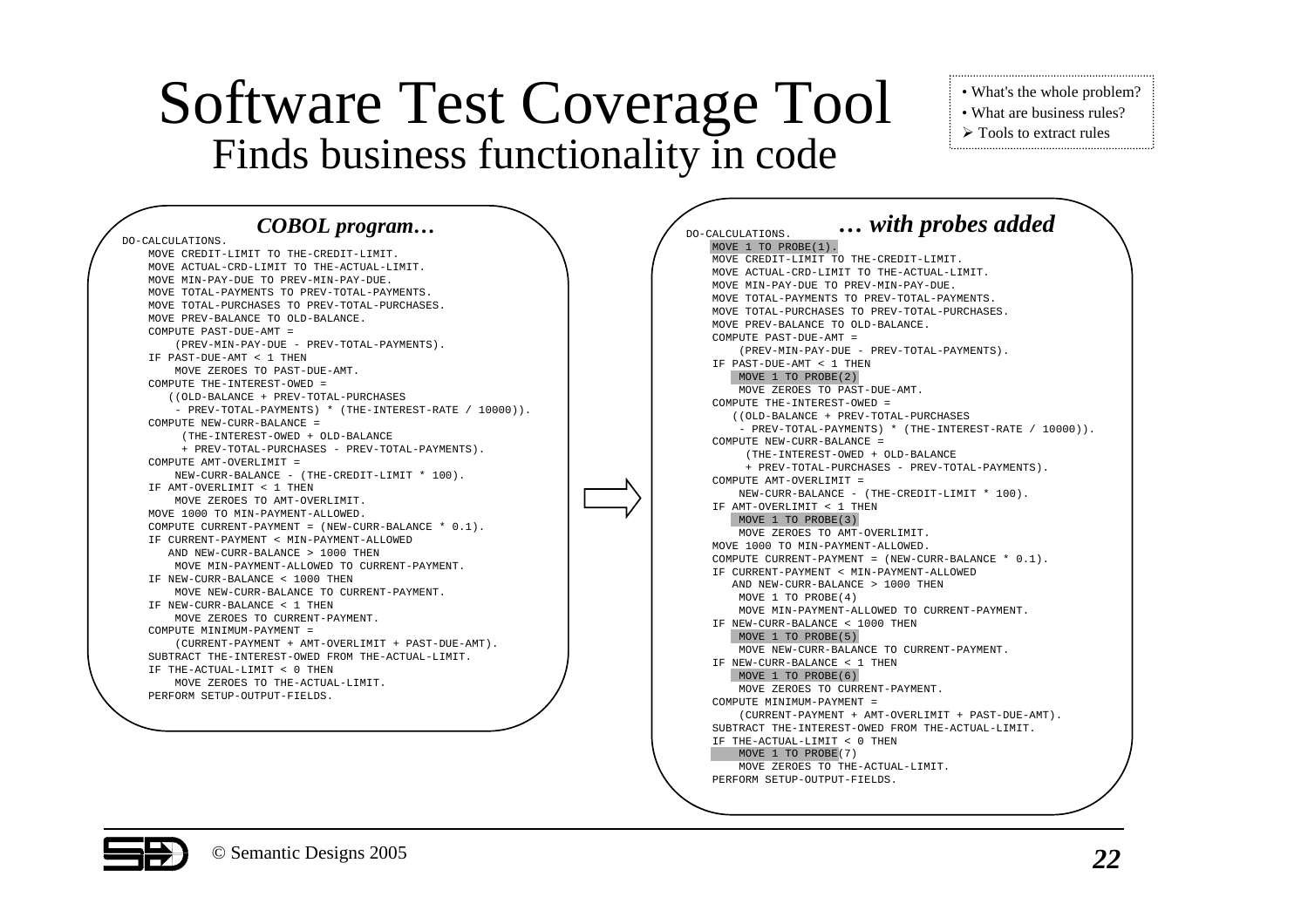## Test Coverage Display Tool

• What's the whole problem? • What are business rules?  $\triangleright$  Tools to extract rules

#### Shows what was executed when searching for <sup>a</sup> feature

| Unselected TCVs                                                  |             | Select/Unselect                    | Selected TCVs                                                                 |  |
|------------------------------------------------------------------|-------------|------------------------------------|-------------------------------------------------------------------------------|--|
|                                                                  | Select      | Unselect                           | S:\Customers\GeneralServicesAdministration\GSADemo\GSA-test-coverage-demo.tcv |  |
|                                                                  |             |                                    |                                                                               |  |
|                                                                  | Select All  | Unselect All                       |                                                                               |  |
|                                                                  | Remove TCVs | Report                             |                                                                               |  |
|                                                                  | <b>DIFF</b> | AND:<br><b>NOT</b>                 |                                                                               |  |
| All Files/Probes Covered   Uncovered                             |             | Line 452/813                       | billing.cob<br>Goto line                                                      |  |
| E S:\Customers\GeneralServicesAdministration\GSADemo\50Ex.COB 4  |             | END-IF.<br>430                     |                                                                               |  |
| E S:\Customers\GeneralServicesAdministration\GSADemo\CCVS85.co   |             | 431                                |                                                                               |  |
| E S:\Customers\GeneralServicesAdministration\GSADemo\billing.cob |             | 432 DO-CALCULATIONS.               |                                                                               |  |
| <b>Externe 290</b>                                               |             | 433                                | MOVE CREDIT-LIMIT TO THE-CREDIT-LIMIT.                                        |  |
| <b>Externe 296</b>                                               |             | 434                                | MOVE ACTUAL-CRD-LIMIT TO THE-ACTUAL-LIMIT.                                    |  |
| <b>External Line 318</b>                                         |             | 435                                | MOVE MIN-PAY-DUE TO PREV-MIN-PAY-DUE.                                         |  |
| <b>Externe 322</b><br><b>Externe</b> 333                         |             | 436                                | MOVE TOTAL-PAYMENTS TO PREV-TOTAL-PAYMENTS.                                   |  |
| <b>Externe 338</b>                                               |             | 437                                | MOVE TOTAL-PURCHASES TO PREV-TOTAL-PURCHASES.                                 |  |
| Line 350                                                         |             | 438                                | MOVE PREV-BALANCE TO OLD-BALANCE.                                             |  |
| # Line 367                                                       |             | 439                                | COMPUTE PAST-DUE-AMT = (PREV-MIN-PAY-DUE - PREV-TOTAL-PAYMENTS).              |  |
| # Line 374                                                       |             | 440                                | IF PAST-DUE-AMT < 1 THEN                                                      |  |
| <b>Externe 375</b>                                               |             | 441                                | MOVE ZEROES TO PAST-DUE-AMT.                                                  |  |
| <b>E</b> Line 380                                                |             | 442                                | COMPUTE THE-INTEREST-OWED = ((OLD-BALANCE + PREV-TOTAL-PURCHASES - PREV-TOTA  |  |
| <b>E</b> Line 385                                                |             |                                    | 443 L-PAYMENTS) * (THE-INTEREST-RATE / 10000)).                               |  |
| <b>E</b> Line 394                                                |             | 444                                | COMPUTE NEW-CURR-BALANCE = (THE-INTEREST-OWED + OLD-BALANCE + PREV-TOTAL-PUR  |  |
| <b>Externe 415</b>                                               |             | 445 CHASES - PREV-TOTAL-PAYMENTS). |                                                                               |  |
| <b>Externe 433</b>                                               |             | 446                                | COMPUTE AMT-OVERLIMIT = NEW-CURR-BALANCE - (THE-CREDIT-LIMIT $*$ 100).        |  |
| <b>C</b> Line 452                                                |             | 447                                | IF AMT-OVERLIMIT < 1 THEN                                                     |  |
| <b>E</b> Line 466                                                |             | 448                                | MOVE ZEROES TO AMT-OVERLIMIT.                                                 |  |
| <b>*</b> Line 474                                                |             | 449                                | MOVE 1000 TO MIN-PAYMENT-ALLOWED.                                             |  |
| <b>E</b> Line 480                                                |             | 450                                | COMPUTE CURRENT-PAYMENT = $(NEW-CURR-BALANCE * 0.1)$ .                        |  |
| <b>E</b> Line 486                                                |             | 451                                | IF CURRENT-PAYMENT < MIN-PAYMENT-ALLOWED AND NEW-CURR-BALANCE > 1000 THEN     |  |
| <b>Externe 491</b>                                               |             | 452                                |                                                                               |  |
| <b>E</b> Line 497                                                |             |                                    | MOVE MIN-PAYMENT-ALLOWED TO CURRENT-PAYMENT.                                  |  |
| Line 503                                                         |             | 453                                | IF NEW-CURR-BALANCE < 1000 THEN                                               |  |
| # Line 505                                                       |             | 454                                | MOVE NEW-CURR-BALANCE TO CURRENT-PAYMENT.                                     |  |
| + Line 560                                                       |             | 455                                | IF NEW-CURR-BALANCE < 1 THEN                                                  |  |
|                                                                  |             | 456                                | MOVE ZEROES TO CURRENT-PAYMENT.                                               |  |
| Total Probes: 94 Covered: 28(29.7%) Uncovered: 66(70.2%)         |             | 457                                | COMPUTE MINIMUM-PAYMENT = (CURRENT-PAYMENT + AMT-OVERLIMIT + PAST-DUE-AMT).   |  |

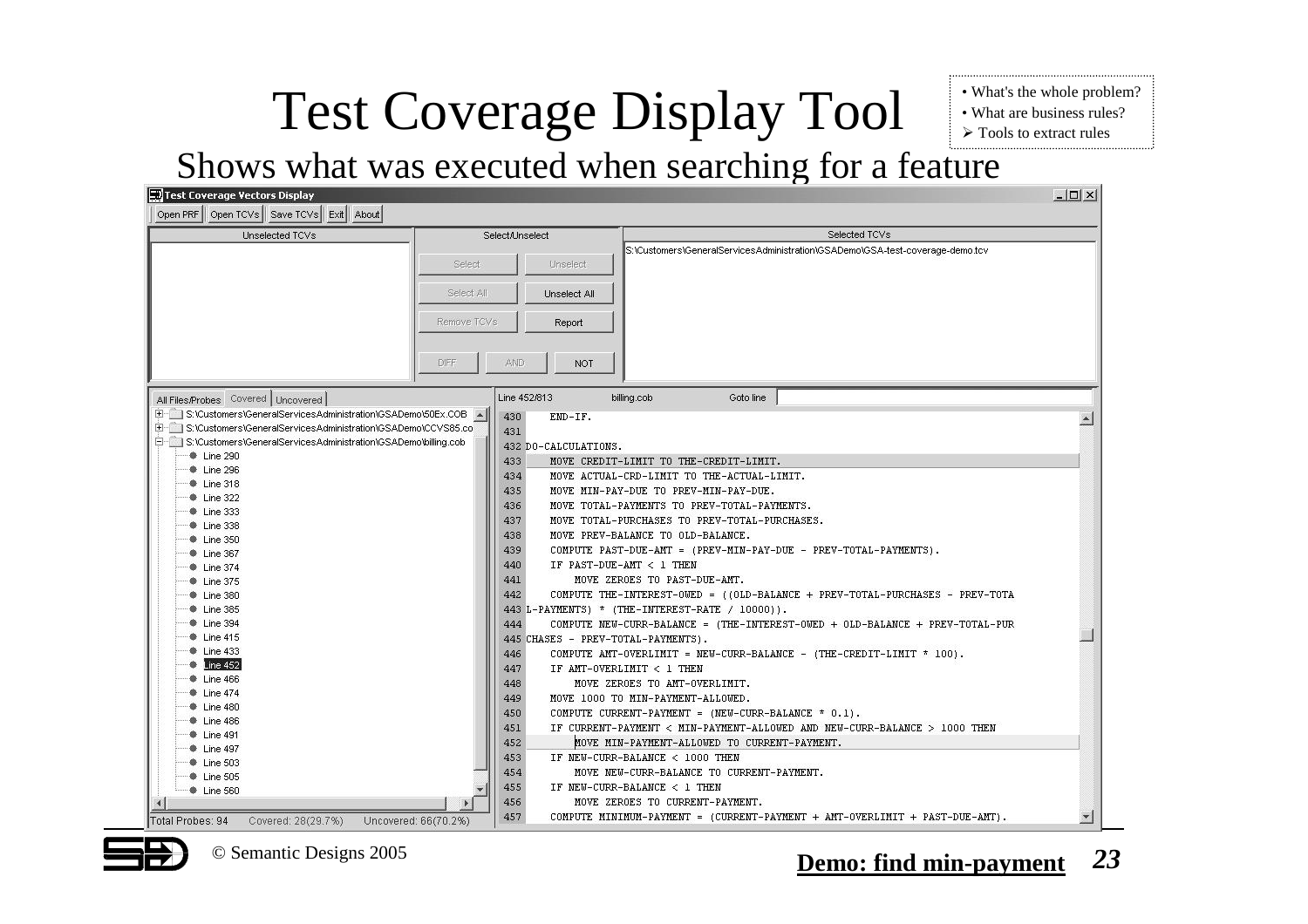### Annotation of Source Code with Business Concepts

- Business Analysts review code
	- Using Test Coverage, Clone detection to find concepts
	- Using Source Browser, annotate code
		- Using Business Rules Concept names
		- Using Business Rule Fragments
		- Using arbitrary text
- Annotated code available to all Business Analysts
	- Helps build shared vocabulary, rule fragments
- Annotated code given to Business Rule Assistant
	- Uses annotations and data flows to extract rules

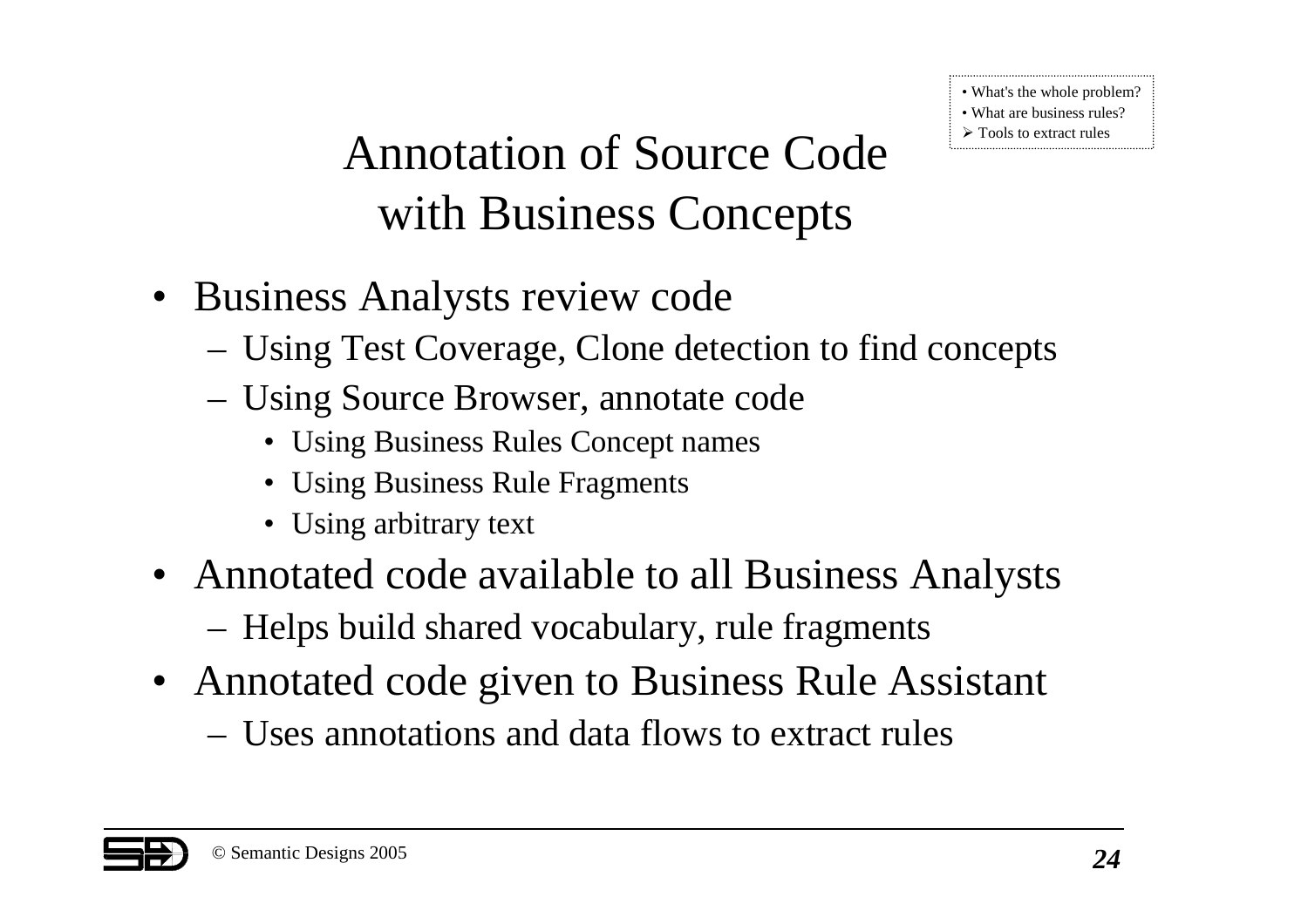• What's the whole problem? • What are business rules?  $\triangleright$  Tools to extract rules

#### Source Browser and Annotation Tool 1) Annotate source code syntactic entities

amount owed interest \_ rate DO-CALCULATIONS.MOVE CREDIT-LIMIT TO THE-CREDIT-LIMIT. MOVE ACTUAL-CRD-LIMIT TO THE-ACTUAL-LIMIT. MOVE MIN-PAY-DUE TO PREV-MIN-PAY-DUE. MOVE TOTAL-PAYMENTS TO PREV-TOTAL-PAYMENTS. MOVE TOTAL-PURCHASES TO PREV-TOTAL-PURCHASES. MOVE PREV-BALANCE TO OLD-BALANCE. COMPUTE PAST-DUE-AMT <sup>=</sup> (PREV-MIN-PAY-DUE - PREV-TOTAL-PAYMENTS). IF PAST-DUE-AMT <sup>&</sup>lt; 1 THEN MOVE ZEROES TO PAST-DUE-AMT. COMPUTE THE-INTEREST-OWED <sup>=</sup> ((OLD-BALANCE <sup>+</sup> PREV-TOTAL-PURCHASES - PREV-TOTAL-PAYMENTS) \* (THE-INTEREST-RATE / 10000)). COMPUTE NEW-CURR-BALANCE <sup>=</sup> (THE-INTEREST-OWED <sup>+</sup> OLD-BALANCE + PREV-TOTAL-PURCHASES - PREV-TOTAL-PAYMENTS). COMPUTE AMT-OVERLIMIT <sup>=</sup> NEW-CURR-BALANCE - (THE-CREDIT-LIMIT \* 100). IF AMT-OVERLIMIT <sup>&</sup>lt; 1 THEN MOVE ZEROES TO AMT-OVERLIMIT. MOVE 1000 TO MIN-PAYMENT-ALLOWED. COMPUTE CURRENT-PAYMENT <sup>=</sup> (NEW-CURR-BALANCE \* 0.1). IF CURRENT-PAYMENT <sup>&</sup>lt; MIN-PAYMENT-ALLOWED AND NEW-CURR-BALANCE <sup>&</sup>gt; 1000 THEN MOVE MIN-PAYMENT-ALLOWED TO CURRENT-PAYMENT. IF NEW-CURR-BALANCE <sup>&</sup>lt; 1000 THEN MOVE NEW-CURR-BALANCE TO CURRENT-PAYMENT. IF NEW-CURR-BALANCE <sup>&</sup>lt; 1 THEN MOVE ZEROES TO CURRENT-PAYMENT. COMPUTE MINIMUM-PAYMENT <sup>=</sup> (CURRENT-PAYMENT <sup>+</sup> AMT-OVERLIMIT <sup>+</sup> PAST-DUE-AMT). SUBTRACT THE-INTEREST-OWED FROM THE-ACTUAL-LIMIT. IF THE-ACTUAL-LIMIT <sup>&</sup>lt; 0 THEN MOVE ZEROES TO THE-ACTUAL-LIMIT. PERFORM SETUP-OUTPUT-FIELDS.

interest \_ owed

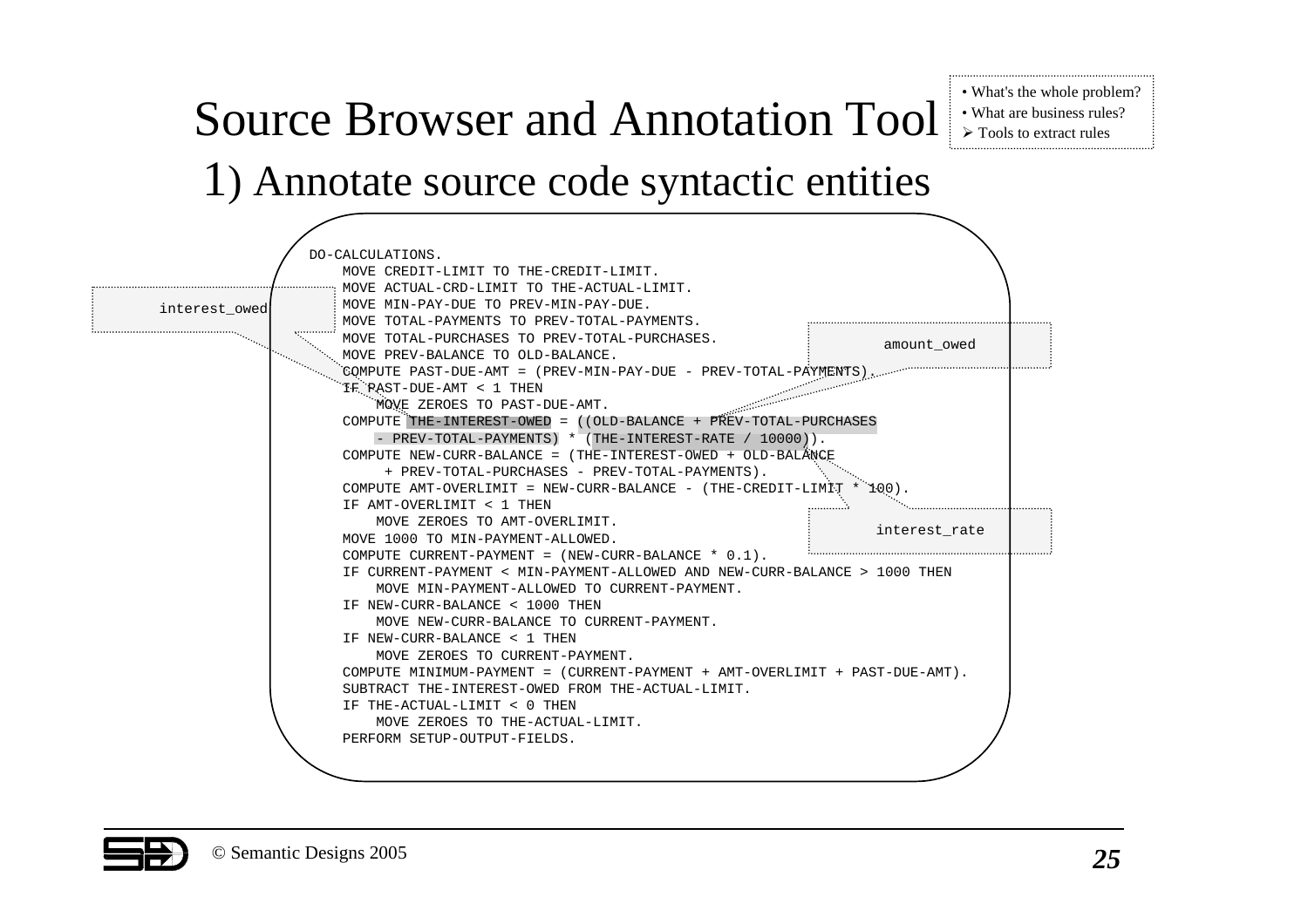#### Source Browser and Annotation Tool 2) Interpret source code symbols

• What's the whole problem? • What are business rules?  $\triangleright$  Tools to extract rules



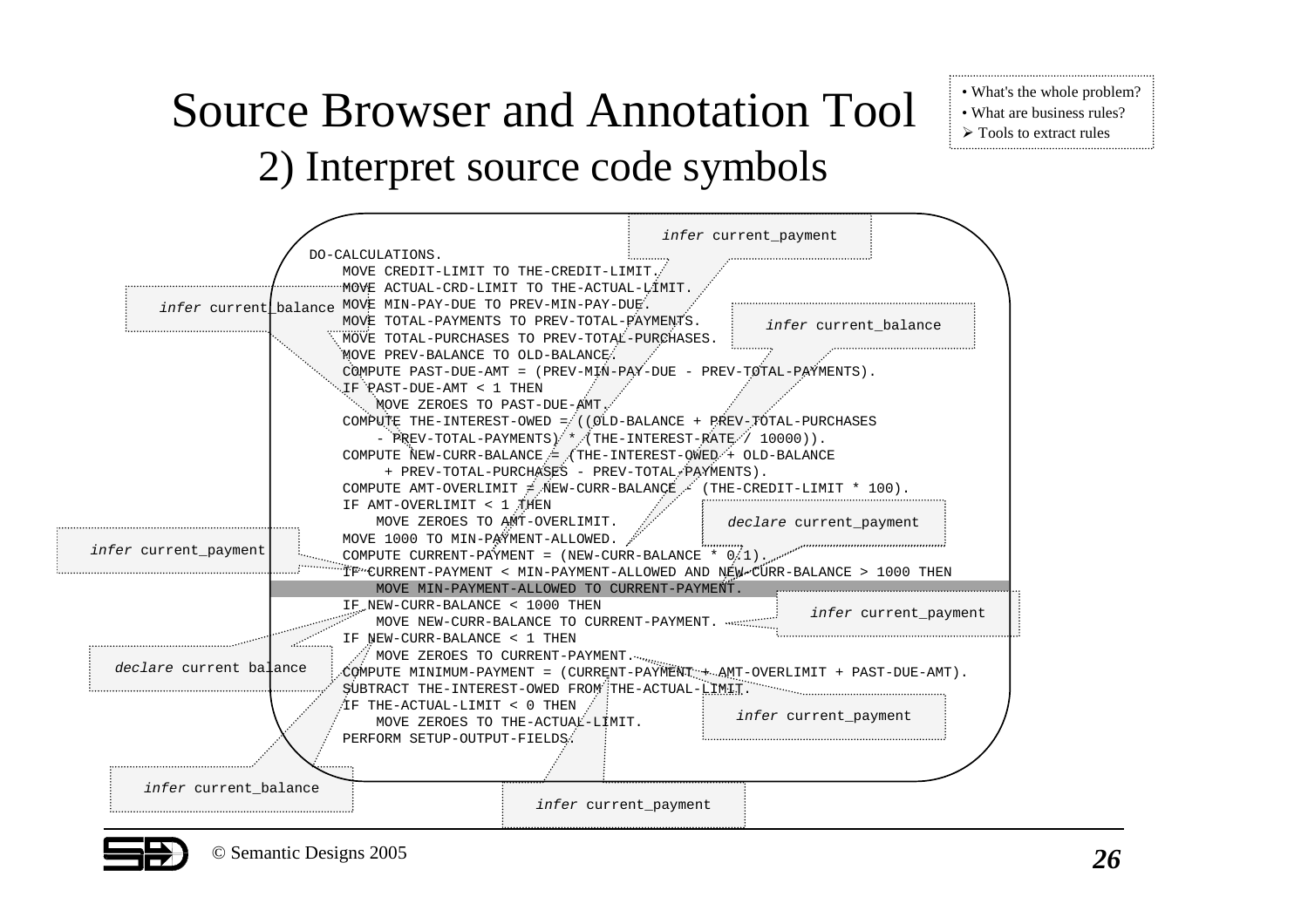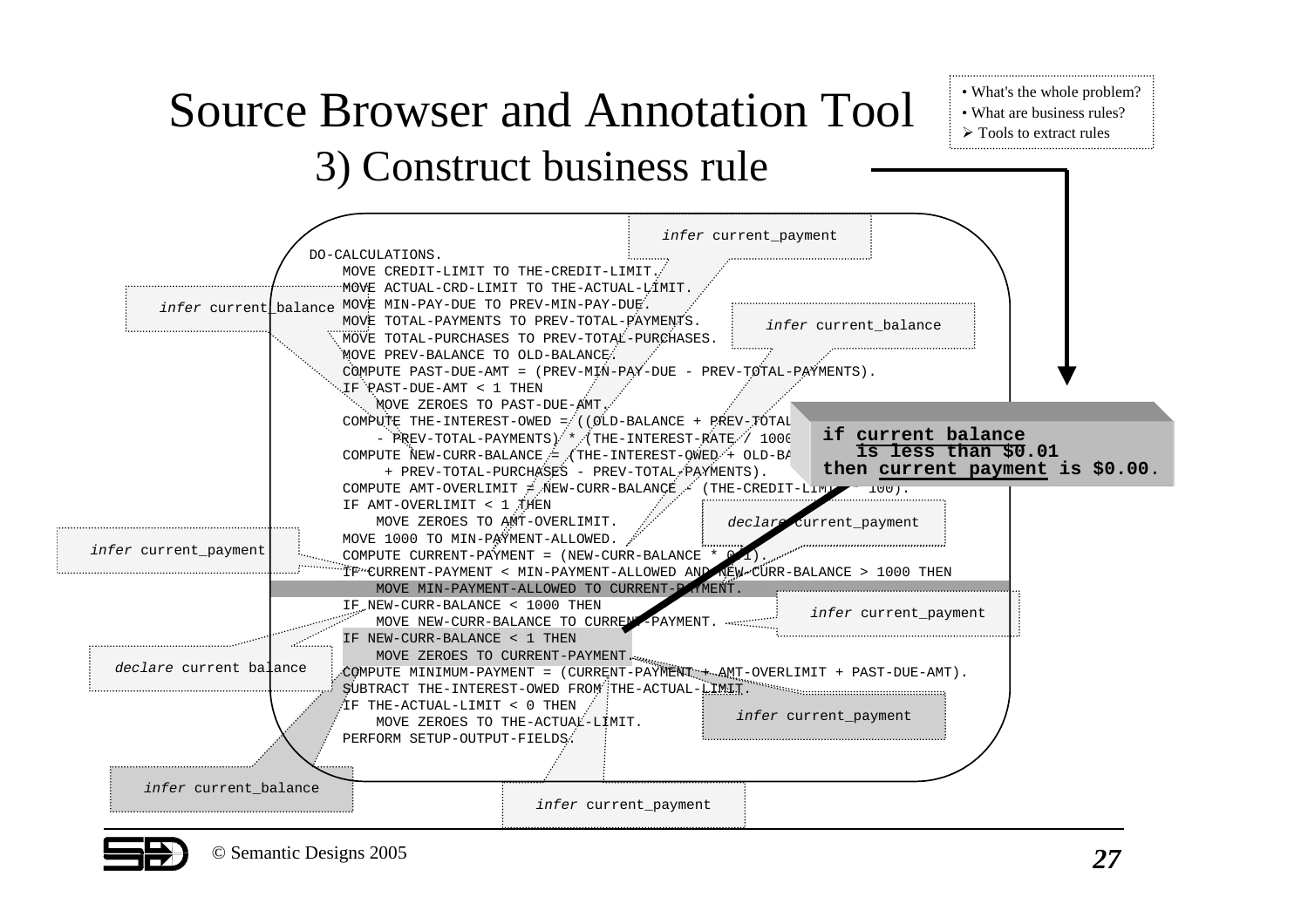# Entity Relationship (ER) Extraction

- • Application data model hiding in:
	- Hierarchical and relationals database schemas
	- COBOL CopyLibs
	- Flat files between applications
- Automatic extraction of raw data model:
	- Hierarchal schema, integrated with Copylib declarations
		- Program Schema
	- Flat file data models
		- Identified by COBOL program read/writes and Job Control sequencing
- Directed transformation of raw data model into ER
	- Ties raw data model elements to business concepts
	- Ties indexes to essential business facts



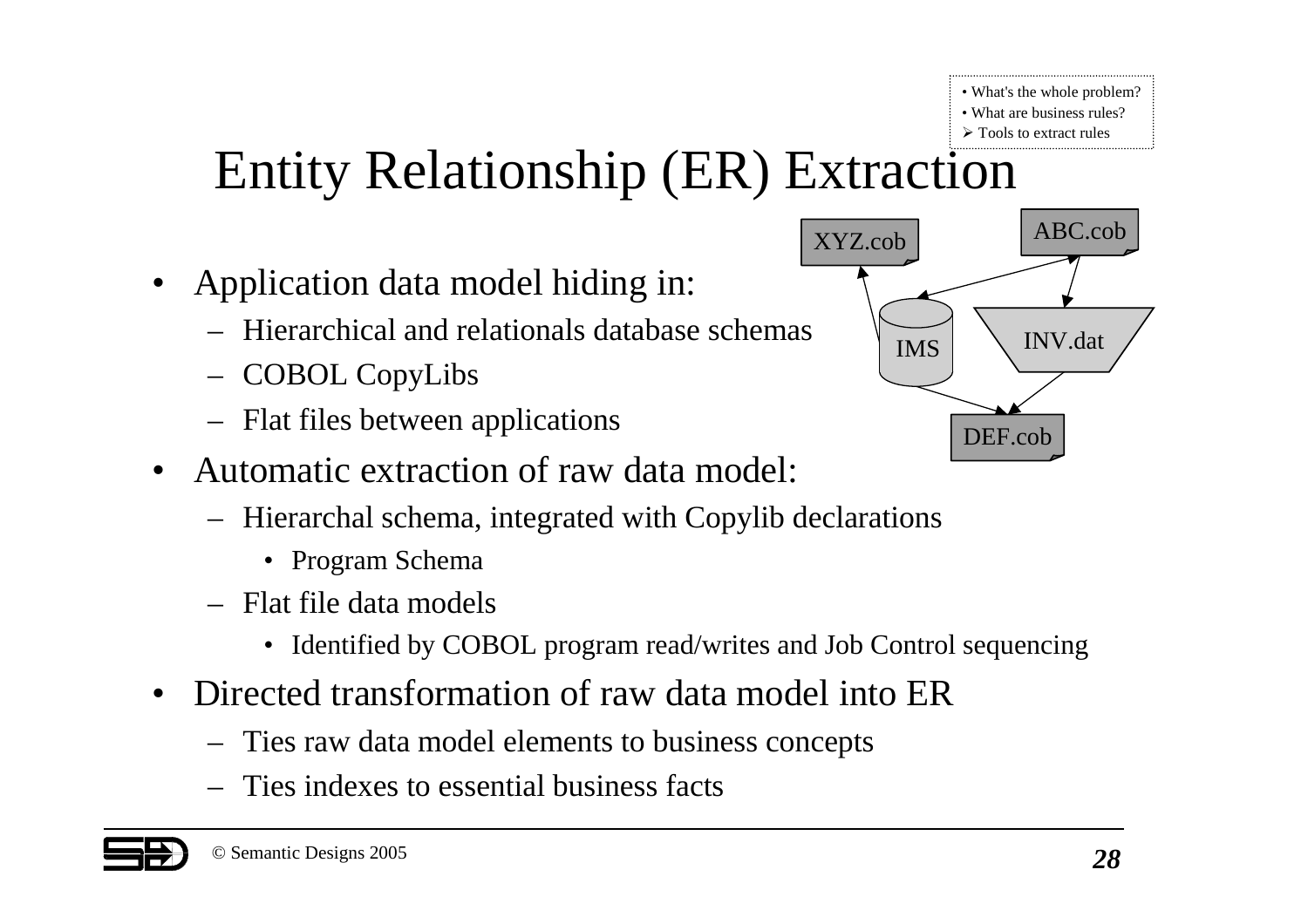### ER Extraction by Automated Transforms